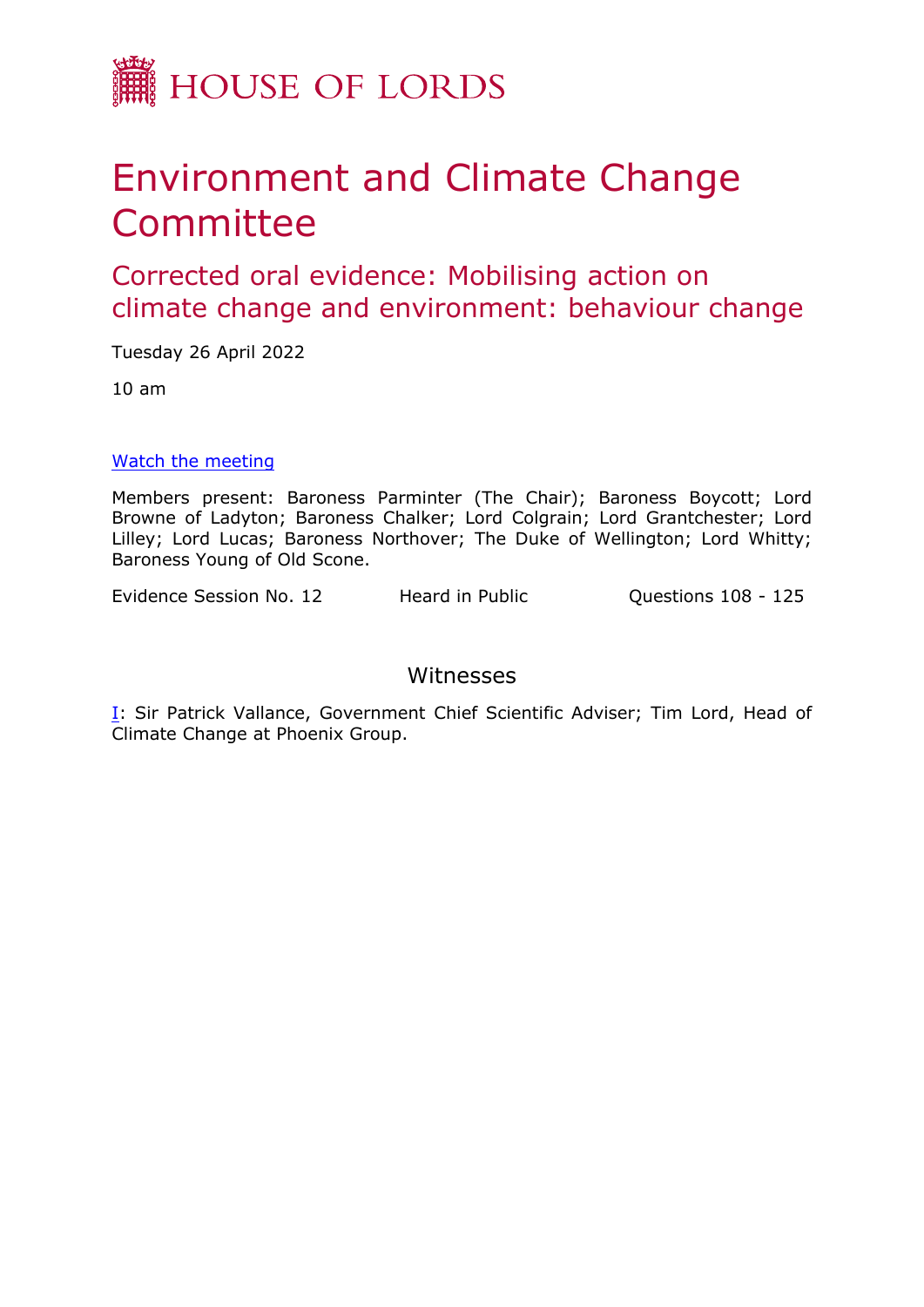## <span id="page-1-0"></span>Examination of witnesses

Sir Patrick Vallance and Tim Lord.

Q108 **The Chair:** Good morning everyone, and welcome to our evidence session on our inquiry into mobilising behaviour change for climate and environmental goals. We are delighted that we have two witnesses today. Sadly, Professor Brooke Rogers could not be with us; she has had a family emergency, but we are delighted to have Sir Patrick Vallance, who is the Government Chief Scientific Adviser and Tim Lord, who is head of climate change at the Phoenix Group and also a senior fellow at the Tony Blair Institute for Climate Change. We are very pleased to have you both here today. A transcript will be taken and you will have the chance to review that before it is finalised. This is webcast live and will go out subsequently on the parliamentary website. I remind Members that if they have any declarations that they need to make public to do so before they speak the first time.

I will commence with the first question and ask you both, starting with Sir Patrick, how it was that scientific advice and other evidence was fed into government decisions on behaviour change for tackling the pandemic. What can we learn from that in thinking to the future and mobilising behaviour change for the Government's net-zero and environmental goals?

*Sir Patrick Vallance:* Thank you very much. I am pleased to be here and to have the opportunity to speak about this important topic. During the pandemic there were a number of ways in which science advice fed into government. On the behavioural side, a behavioural science subcommittee of SAGE included people from a range of backgrounds behavioural scientists, social scientists, anthropologists, ethicists and public health people—who would act to try to bring together a consensus view of behavioural science. They were not undertaking research; they were looking at what research was out there. They might periodically be asked by a department for advice on undertaking research, feeding in through that route. That group would then feed into SAGE, which had a broader membership, covering a range of sciences—virology, epidemiology, public health, clinical science and the behavioural sciences—and the behavioural science would feed into that and be integrated with the other science.

The output of SAGE was in the form of the minutes and papers, which were fed, of course, directly into officials and to Ministers and made public. There was a public-facing side of it and there was internal advice. Behavioural science was obviously quite a big part of that. Very early in the pandemic, SPI-B, as it was called, the behavioural science sub-group, produced a set of principles by which one could think about applying behavioural science to government communication and engagement. I think that seven principles were laid out on how that could be approached. Those principles are generally applicable—and it is a pity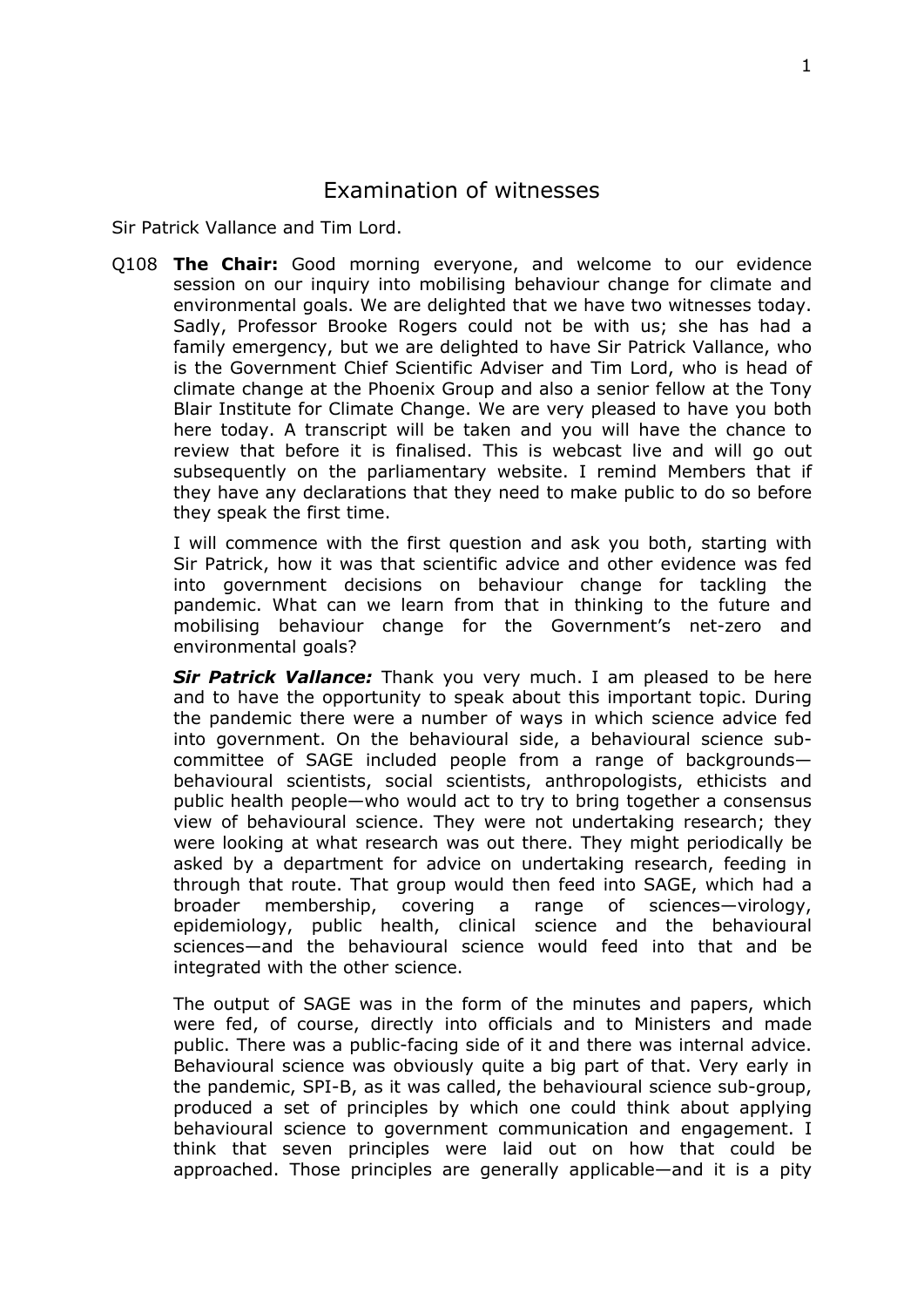Brooke is not here because she could speak to that very clearly. Although they were specific in the context in which they were asked for, I think they are principles that apply more broadly.

As well as the minutes and output, we also did a number of teach-ins across government. There would be periodic teach-ins for officials where people would have a chance to ask questions and raise specific departmental areas. There was also input from the behavioural scientists in departments—most departments have some behavioural science capability—and there was input also from the behavioural insights team, which would be commissioned by either the Cabinet Office or departments to provide input. They worked quite closely with the Department of Health.

There was a range of ways in which information fed in, through the formal SAGE mechanism I have described and then a series of others including direct into department and via individuals. An important part of all this was the public-facing side, making sure that the information was available to everybody.

I have the principles that SPI-B set and I can briefly articulate them, if that is helpful.

**The Chair:** It would be, thank you very much.

*Sir Patrick Vallance:* I am not going to go through the details but, essentially, it was that the advice should be clear and specific—so in other words general advice is not so useful as specific advice; that messages should be positive—for example, protect each other, stand together; to avoid messages based on fear or disgust; focus on the support available that enables behaviour change—so do not focus on negatives and punishment but focus on what is available for people to make their own ability to make change; adopt tailored messaging, which takes into account cultural, linguistic and other differences; co-design messages where possible; and use trusted messengers. They were the principles, which I think are ones that stand true for other situations as well.

**The Chair:** Thank you for that. Tim, would you like to comment?

*Tim Lord:* I should preface my remarks to the committee by saying that before the current roles I occupy I spent about 20 years in Whitehall working on energy and climate policy, including the last three years as director responsible for the UK decarbonisation strategy. I will draw on that experience and context in my comments.

Clearly with regard to the pandemic, I shall defer to Sir Patrick around how behavioural science as used. On the climate side, science was principally used in two ways to inform policymaking, in particular around behavioural change. The first is around informing the level of targets that we set, so the level of the carbon budgets that we set, and the level of the UK's nationally determined contribution under the Paris agreement.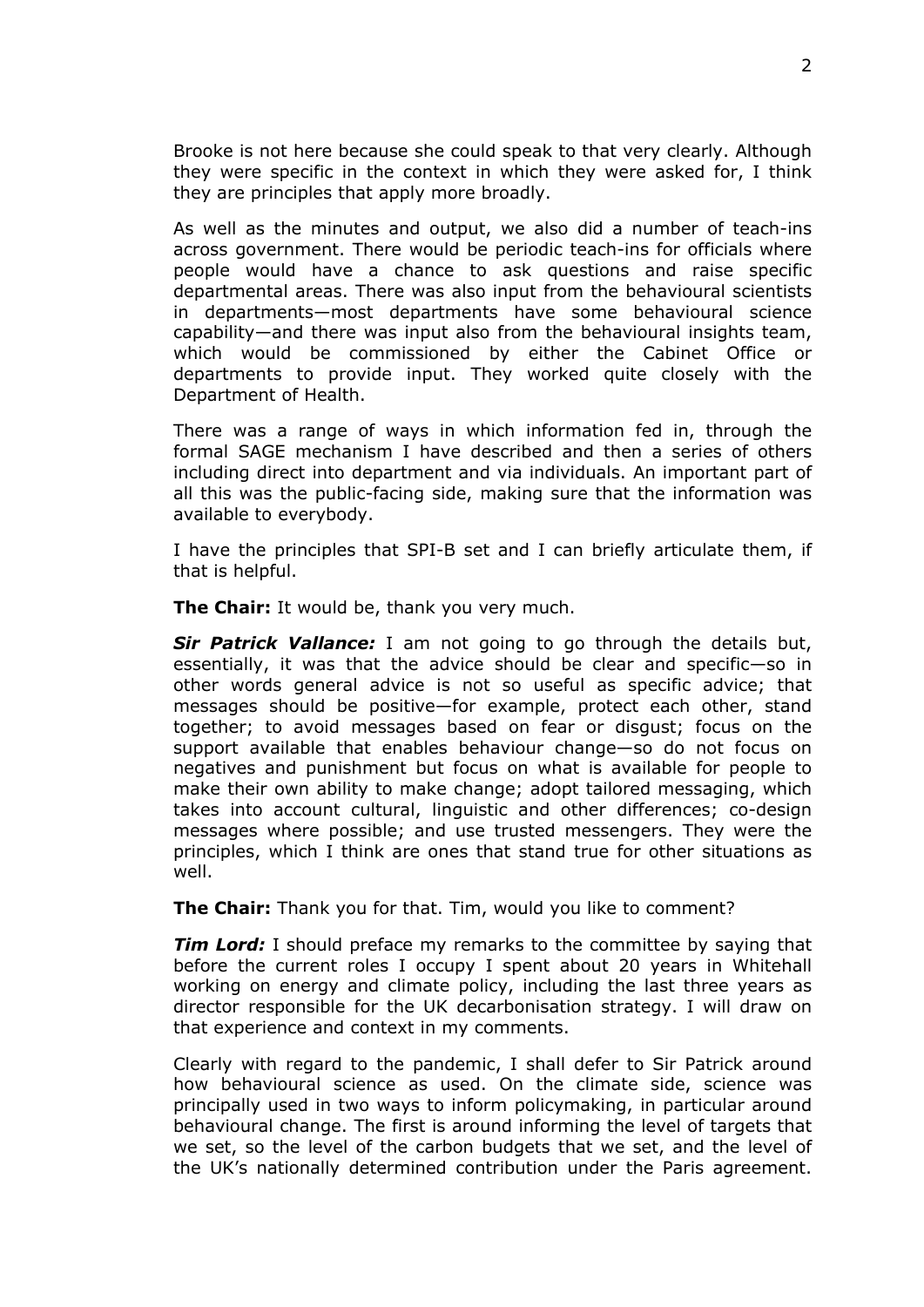Obviously, we have recently set the sixth carbon budget and the 2035 target, which is to cut emissions by 78% on 1990 levels by 2035.

The second way in which it is used is around how you meet those targets and what combination of actions should we be looking to take to meet them. In that regard, while net zero is a complex endeavour, there are essentially three ways you can do that. One is around technology change that consumers do not notice; one is around a pure behavioural change, if you like, such as eating less meat or flying less or driving less; and the third, which is in some senses is the most significant, is around combination changes that do impact consumers, such as driving electric vehicles instead of petrol or diesel vehicles, or installing low-carbon heating in their homes.

Ministers took advice from a range of sources, including the Climate Change Committee, including their officials on what the strategy should look like and in what combination they should use those different options. In the past, over the past 10 years for example, almost all the emissions savings we have delivered have been through the first of those, through technological change, in particular through the decarbonisation of the power sector, which has not had a significant behavioural impact on consumers.

Looking ahead, when you look at the strategy that the Ministers have set, behavioural change obviously has a much more significant role; somewhere between 50% and 60% of the emissions savings that we will see over the next decade or so will result from behavioural change.

Q109 **The Chair:** I have a follow-up question to what Sir Patrick has said: you were saying you think the principles have a wider applicability in terms of the issue we are looking at today, which is mobilising behaviour change. Could you comment on whether you think the operating structure—and you mentioned the behavioural science sub-group, which Brooke was on, and others—has some wider applicability as we look at mobilising behaviour change for net zero, given that was a new structure set up to identify how one should act in a crisis.

*Sir Patrick Vallance:* SAGE and subcommittees are set up for specific emergency situations. The SAGE that took place during Covid met for 105 meetings, which is truly exceptional. Mostly they meet for three, four or five meetings. I do not think that is a structure that is necessarily right for longer term emergencies.

Is the principle of getting expert, external advice one that is useful? Absolutely it is, and there are mechanisms through chief scientific advisers in departments, there is a strong behavioural science network across government that can access external expertise, and there is commissioning of groups like the behavioural insights team that can also act. So there are mechanisms that can be used, and the principle of seeking external advice is a good one. I do not think that replicating the SAGE and SPI-B model is necessarily the right thing for this type of issue and probably would not work in terms of the sustainability of individuals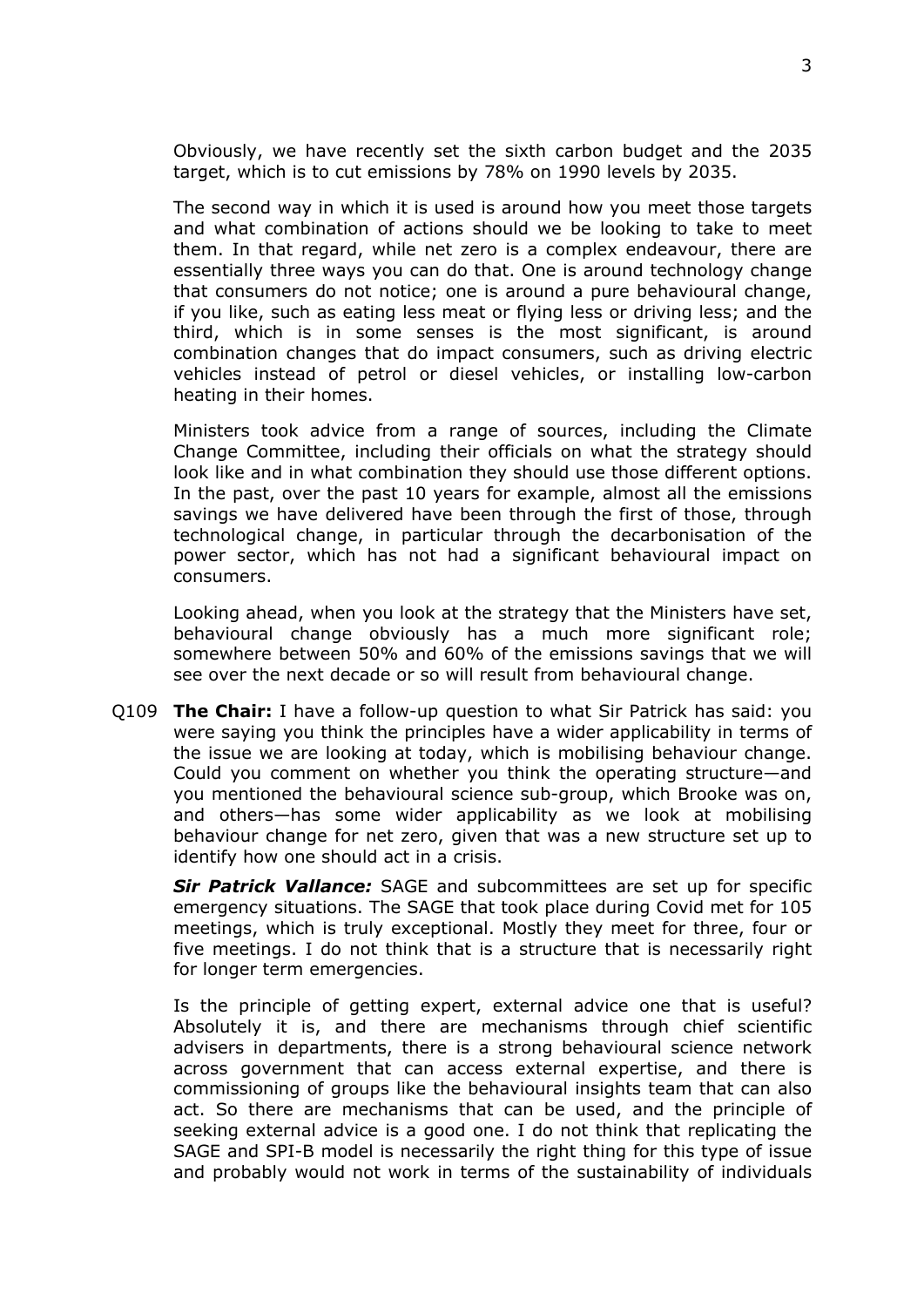and their careers in academia and elsewhere. I think something else would need to be put in place. Indeed, there are other mechanisms in place.

**Lord Lucas:** Tim Lord, you say that 50% or 60% of the next stage of adaptation will come from behaviour change. When people are asked they seem very reluctant to make those changes. They will go electric but they buy an SUV. They will not turn the heating down. The same applies to institutions. When I asked the House of Lords authorities whether they would review the temperature at which they kept the Palace, the answer is essentially no, not interested. So how is this going to happen?

*Tim Lord:* Public opinion around climate and net zero shows very high levels of concern around climate change generally; 80%, 90% of people are concerned, and that has risen significantly over the last decade. It has not dipped in response to the pandemic, for example, in the way that it dipped in response to the global financial crisis. People have a concern about climate change.

When you look at willingness to act, there is a more of a mixed picture. People in general recognise the role that individuals have to play in doing that<sup>1</sup>, but they are concerned about cost and about what is often called the "hassle factor" of taking action. Crucially, they often lack information about what the most effective things to do are to reduce their personal carbon footprint and contribute to wider emission savings across the economy.

In terms of how you design a behavioural approach, first of all you need to reduce the costs; we have seen that in electric vehicles, for example, where the costs a decade ago were very high, the range was very short, the inconvenience factor was high and sales were low. In recent years<sup>2</sup>, the highest selling model in the UK is an electric vehicle. We now have around 500,000 on the roads and you have an exponential rise in the purchase of electric vehicles. The challenge now is to replicate that in other areas.

The second and final point I would make is that quite often there is a very confusing picture for consumers around what they can do on climate change. In fact, the behavioural changes that are required to meet the Government's net-zero targets are quite limited in number. In some cases they are significant—for example, changing the heating system in your house—but they are also not necessarily binary. Reducing meat consumption a bit gets you a long way towards what we need to achieve, for example, on diet and food. I know you have heard from Henry Dimbleby and others on that point. I think more clarity around the communications of what is required, more support in getting costs down and reducing the inconvenience and hassle factor for people in delivering

 $1$  Tim Lord later clarified that when he said, "doing that", he was referring to the role that individuals play in cutting emissions.

<sup>&</sup>lt;sup>2</sup> Tim Lord later clarified that he meant recent months, rather than recent years.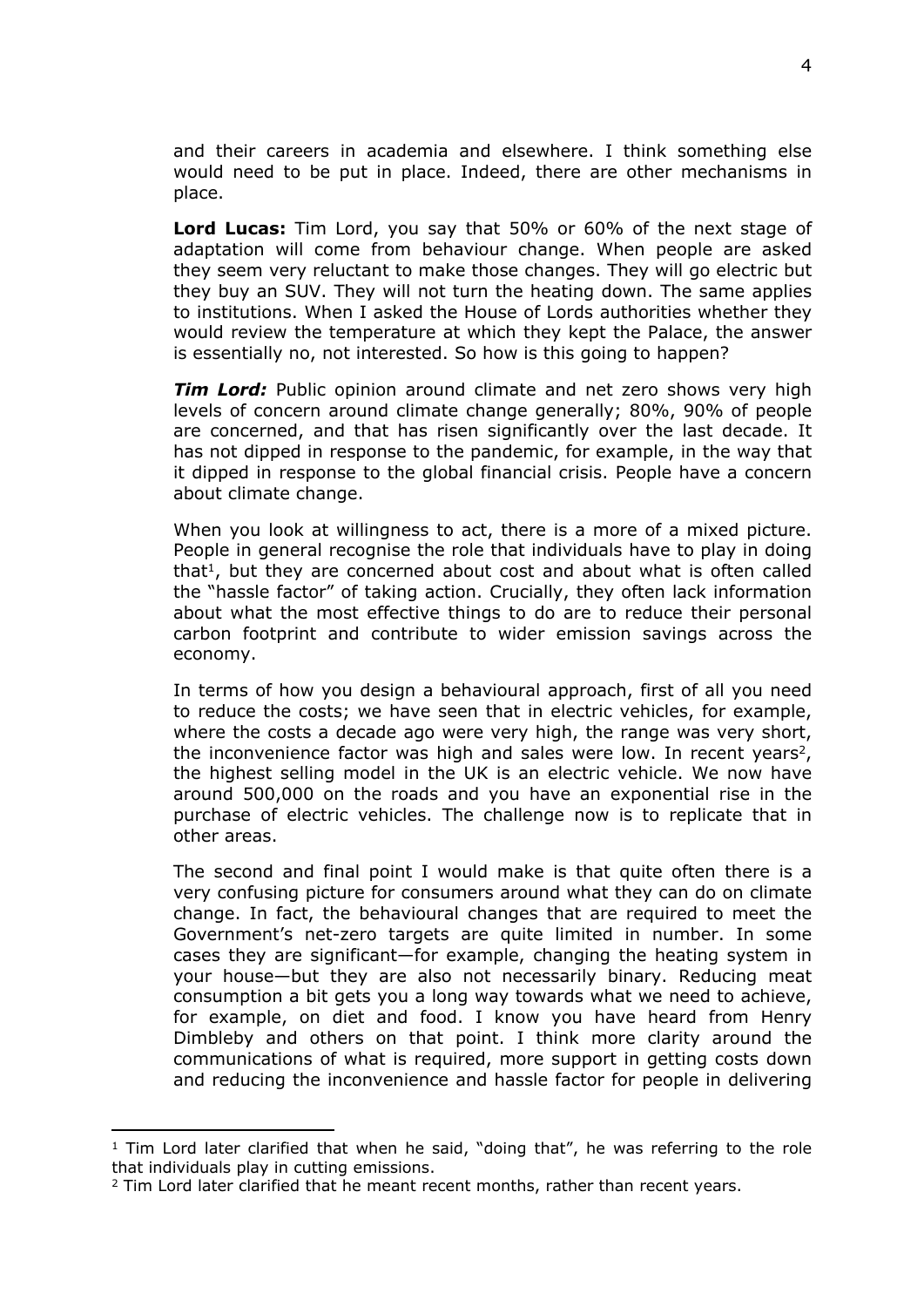those changes can go a long way to helping the Government meet their targets.

**Baroness Boycott:** Sir Patrick, given that you were operating in an emergency, that everyone agreed was an emergency, presumably that made behaviour change relatively easy in that we were all in it together. Even though we are in a climate emergency, it is not generally seen as an emergency because it is not here today. It is a perfectly nice day outside and, as far as the UK is concerned, life goes on as normal. How do you apply what you were able to do with Covid to persuade people to make those massive lifestyle changes to climate change?

*Sir Patrick Vallance:* I will answer as a non-specialist because clearly there are specialists in behavioural science who would have views on how to do this. I think you are absolutely right to point out a distinct difference. It is obvious that the Covid emergency was a short-term situation, with an immediate, obvious and visible change needed, and people knew it was for a time-limited period, even though the length of that was not completely clear. This is a longer-term issue—and one thing that is problematic but inevitable is that 2050 sounds like quite a long way off. When you talk about net zero by 2050, it sounds like there is a lot of time to do things, whereas the reality is if most things are not done in the next five or six years, it is very difficult to start making the 2050 target. These changes are urgent, but they are long term and require a mix of technological interventions and supply-side changes, together with demand-side changes.

The recent IPCC report picked up on this quite well and talked about the magnitude of change that could be effected by demand-side changes. As Tim has said, I think there are some things that could be read across, such as clear and specific guidance on what I as an individual can do. I have said before, and I will repeat it here, that one problem is that the individual actions appear trivial—"I will cycle a bit more. I will eat a bit less meat. I will fly less"—but aggregated across entire populations, they make a big difference. Making sure that people understand what they can do as individuals in this is an important part of this, and some similarities there are worth building up; but they need to be enabled, and that enabling includes things like infrastructure. Cycling is easier if you have an infrastructure to cycle on. It requires reducing what Bill Gates has called the "green premium". If it costs you 10 times more to do something, it is difficult for people to do. Therefore, it is about working on reducing that cost and making the affordability right and making sure that regulation and barriers are removed and regulation is in the right place to drive behaviours in that way. A series of levers needs to be looked at, rather than thinking this is a dramatic, sudden, all-society, big change. A series of things needs to take place.

**Baroness Boycott:** Your last principle was to use trusted messengers. Who should be the messenger, apart from David Attenborough? Should it come from the Prime Minister in a solid way?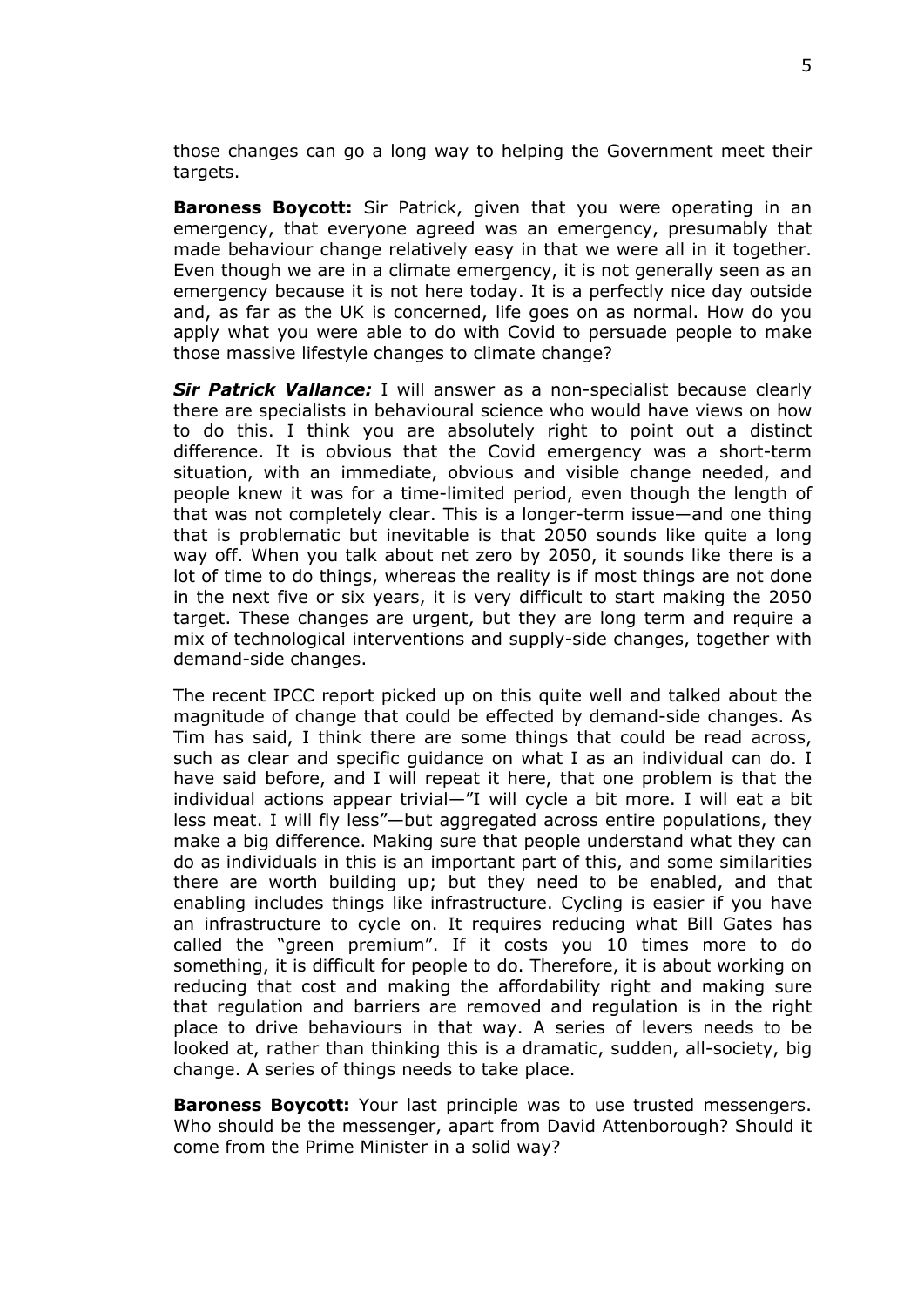*Sir Patrick Vallance:* There needs to be clear, consistent messaging across the board. If you look at the data from the public, they trust scientists. Therefore, scientists and others who can comment on this are trusted voices in this space and can give neutral, policy-independent science advice, which is helpful.

Q110 **Lord Browne of Ladyton:** Gentlemen, thank you very much. Inevitably, this question that I had in my mind has partly been answered, but I want to focus on communication, particularly on clarity about what we are asking people to do. At this point, what can we learn from the pandemic that we can apply to climate change and the environment about how the Government, scientists and other relevant parties can communicate behaviour change and related scientific concepts to the public? In a sense, you have partly answered that, but I would quite like for a few minutes to concentrate on that. Then I have a specific supplementary for you, Sir Patrick.

*Tim Lord:* There are lessons to learn from the pandemic. As Sir Patrick has said, there are also important differences in the scale of action required, the speed required and the universality of it across the population.

I highlight three areas. The first is around clarity and clear messages about what people need to do and when they might need to do it. With the pandemic, we all needed to stay at home immediately when lockdown was introduced. With climate change, there is more of a sequencing. Some homes are hard to treat, and some people are much more dependent on particular forms of transport. We have to recognise that—it does not mean that everyone has to do everything at the same time. Communicating what you can do and the potential sequencing of that activity can help to demystify and perhaps reduce some of the concerns that people quite legitimately have around elements of this transition.

The second element, which is linked to that, is around data. We saw with the public communications that Sir Patrick and others led that, increasingly, we used high-quality data to communicate to people what needed to happen and why it needed to happen. It was helpful to speak to people as grownups. We do not all need to be experts in virology to understand what is going on and what we need to do, but having improved data and communicating that effectively is important.

The third element is around the rationale for action. In the pandemic, the rationale was obvious in terms of pressures on the NHS, protecting the vulnerable and so on. With climate, quite often in Whitehall we can think of the benefits purely in terms of emissions and avoiding climate change impacts down the line. That clearly is a hugely important rationale. But when we think about, for example, energy efficiency, the co-benefits are lower bills, improved energy security, reduced import dependence, warmer homes, jobs in local areas and so on. Thinking about how we communicate, "A climate catastrophe is coming. We need to do something about it", is important, but we also need to communicate, "Here is a vision of the future that looks positive and does not require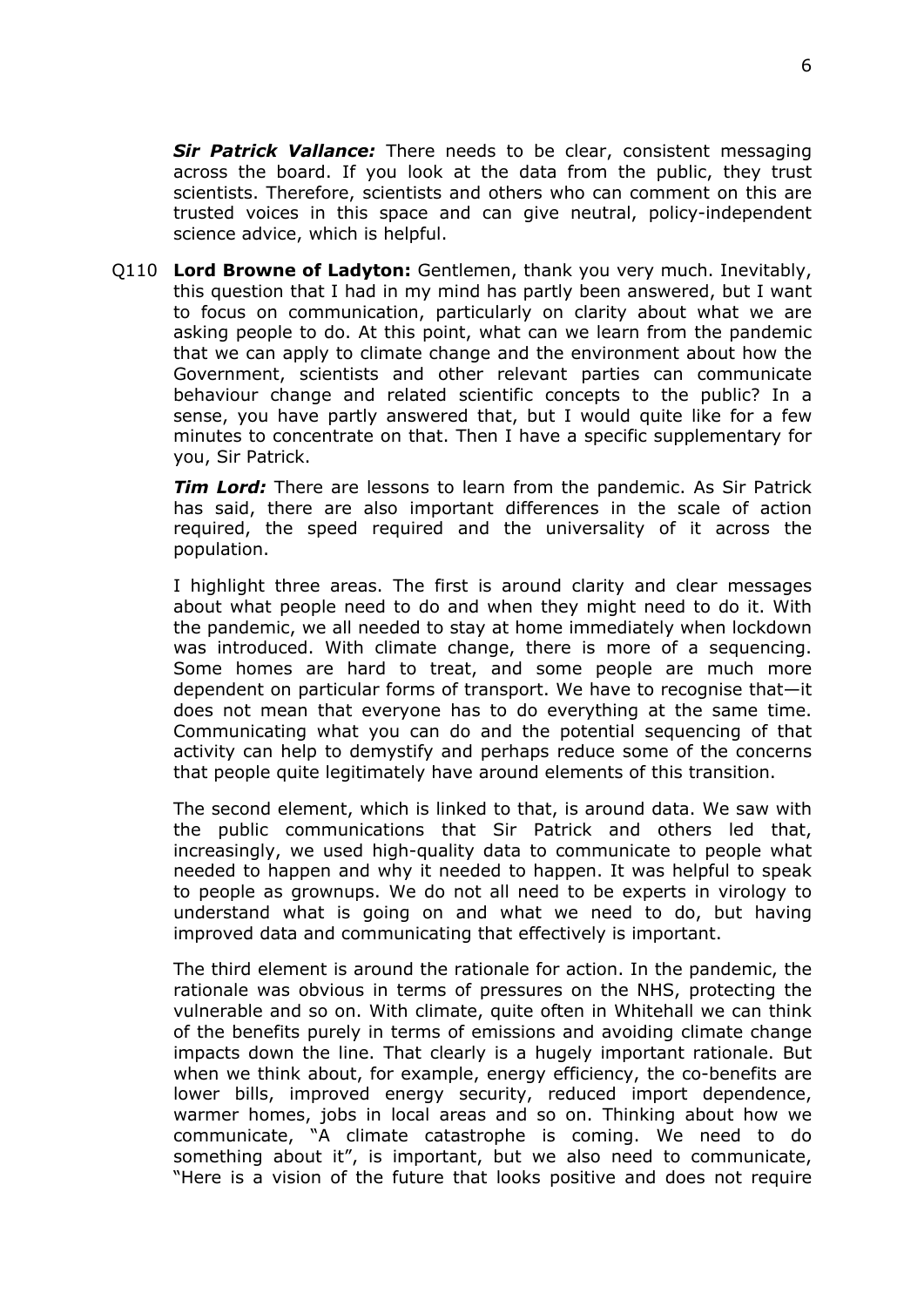hugely fundamental changes that will reduce your quality of life". That seems to be an important element of communications that collectively we have not quite got right yet.

*Sir Patrick Vallance:* I will pick out three things relevant to this. The first is that information and transparency of information is crucial. I am pleased that the Office for National Statistics is producing a dashboard of metrics for reaching net zero, which I hope will be completely public—and I think will be—so that everyone can see the aiming points and the process towards those. I think that helps. We saw over the pandemic that we had legions of armchair epidemiologists who got quite interested in seeing what was going on. The same is true: if the data is made available with completely independent, objective and robust information, it will help people to understand how we are doing and it can link to the clarity of messaging around what individuals can do. That is an important area.

Secondly, which was clear during the pandemic and will be true here, the ability to make this equitable across society is important. It is all very well to talk about buying an electric car, but it is totally impossible for the vast majority of the population. We need to make sure that there is messaging, accessing the right groups, doing this with trusted community leaders, and doing it at a local level; it is not all about people sitting in Westminster talking about it—it has to be done with local realities, taking into account contextual aspects. Approaching the whole thing through that mindset will be crucial and will require a total systems approach. This is not a series of point interventions. It is a systematic problem that needs to be addressed as a system with understanding and local leadership.

The third area that I will mention is that the Government Office for Science is undertaking a piece of work at the moment, which I hope will be published later this year, looking at future plausible scenarios for the way in which society might change and the impact of that on the ability to reach net zero, or the scale of the problem that might be either greater or lesser depending on various scenarios. We hope that this scenarios work will be published later in the year and will provide a useful way of people to conceptualise what all this means and understand how this interacts with all the other things that need to happen. Those are three areas worth considering in relation to your question.

Q111 **Lord Browne of Ladyton:** Sir Patrick, at COP 26 you candidly said that the people of the UK are not doing enough to change their behaviour to tackle climate change. I am sure you remember saying this. It was reported particularly in *New Scientist* in a way that contrasted your comments and the advice of the Climate Change Committee about the importance of behaviour change, such as eating less meat and doing more cycling—and you shared some of your own experiences of change with the approach then being taken by government Ministers and officials, which focused mostly and almost exclusively on technological change rather than behaviour change. What does the pandemic experience teach us about the value of consistency of message coming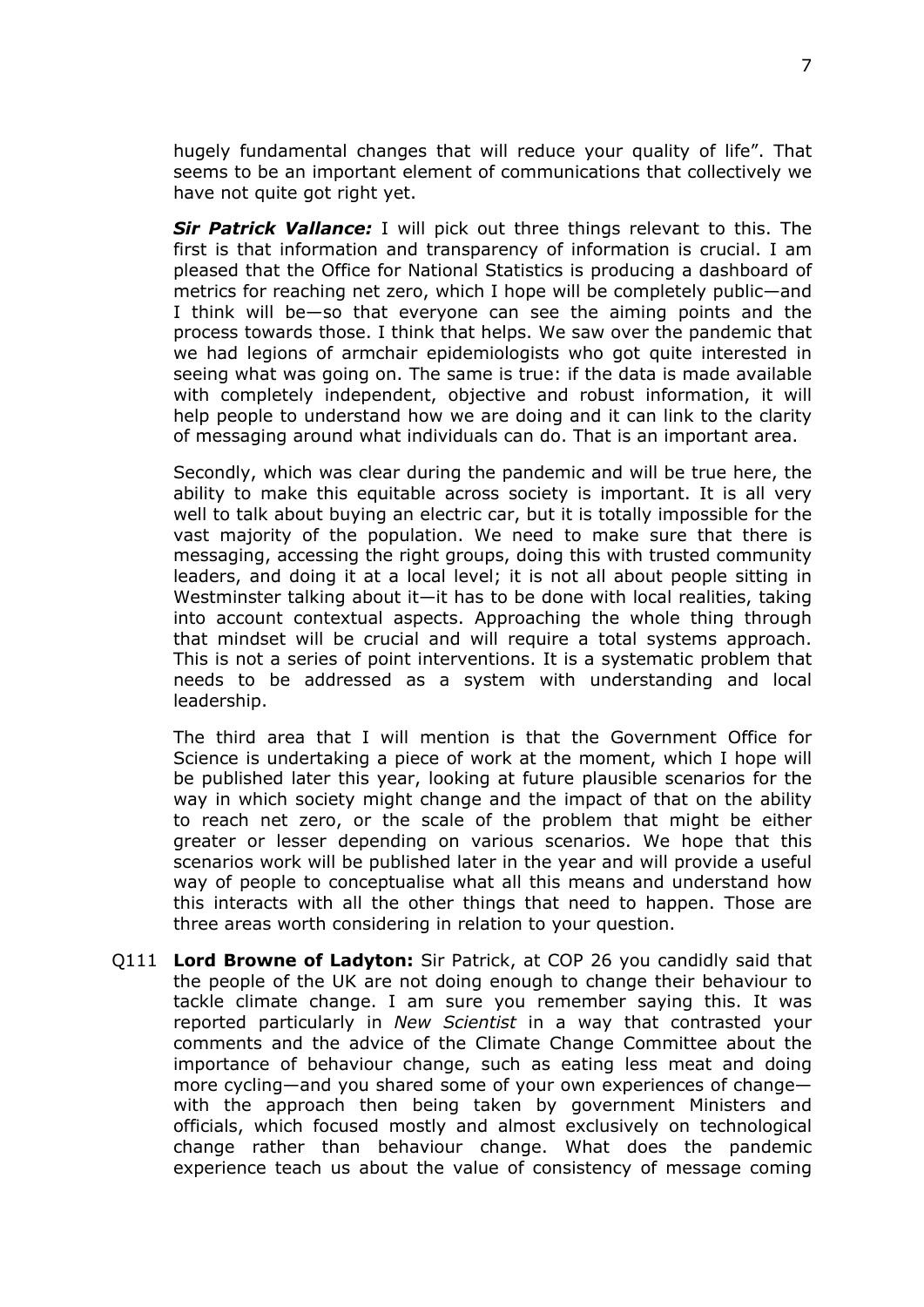from people who are seen to be working together, along with clarity of reasoned messaging, to the understanding of and compliance with behaviour change measures of the public for getting these sorts of messages?

*Sir Patrick Vallance:* It is very often the job of the press to try to make differences as broad as they possibly can be, but the reality is that behaviour change is a part of reaching net zero. It is unarguable. If you look at what has already happened, meat consumption has reduced by about 17% in this country over the last decade. As Tim said, electric vehicle ownership is increasing as the cost comes down and as charging infrastructure gets better. These things are inevitably important and they are important as individual acts as well as things that need to be facilitated by government. I will repeat the point that they often seem a little trivial at the individual level but they are important as they aggregate across society. The three that I raised at COP 26 were just what I said I was doing. I am eating less meat, I cycle to work and I fly less than I used to. I have not said in any of those statements that I have stopped flying or I do not eat meat—I do. It is about appropriate reduction across society.

Clear, consistent messaging is important in this. Confused and inconsistent messaging contributes to the point that both of us have said. Individuals need to know what is expected of them and what they can do, as well as making that easier for them and making the green choice the easy choice.

**Lord Browne of Ladyton:** I agree with you, but if you are being told at the same time by a self-confessed technological optimist that technology will get us out of this, as it has done every previous challenge of this nature that we have faced before in our lives, then it must be confusing for people. Why change now if you just wait?

*Sir Patrick Vallance:* Here, again, is in some ways the danger of a 2050 statement, which sounds like the technological cavalry will come before 2050 and that will save us. The reality is to have technologies in place at scale and working well across society by 2050 requires those technologies to have already been invented. Some will come along and change things. There will definitely be iterative improvements and implementation challenges. A lot of R&D needs to be done. But dreaming that something brand new will appear and save us by 2050 is not sensible. That is not to say there might not be something, but it is unlikely. It is about the technologies that we can see, even if we cannot necessarily apply them yet. Therefore, there is an urgency to getting those things done. Even the most techno-optimistic person would not say, "It is okay. Do not do anything". As the IPCC has said, probably the most rapid change that can take place is the sort of change that Tim was alluding to—small individual changes, which society is already doing.

Maybe the other lesson or parallel with the pandemic is that society was pretty smart about knowing what to do, if you look at it across the world. When they saw something, people stopped going out. They stopped going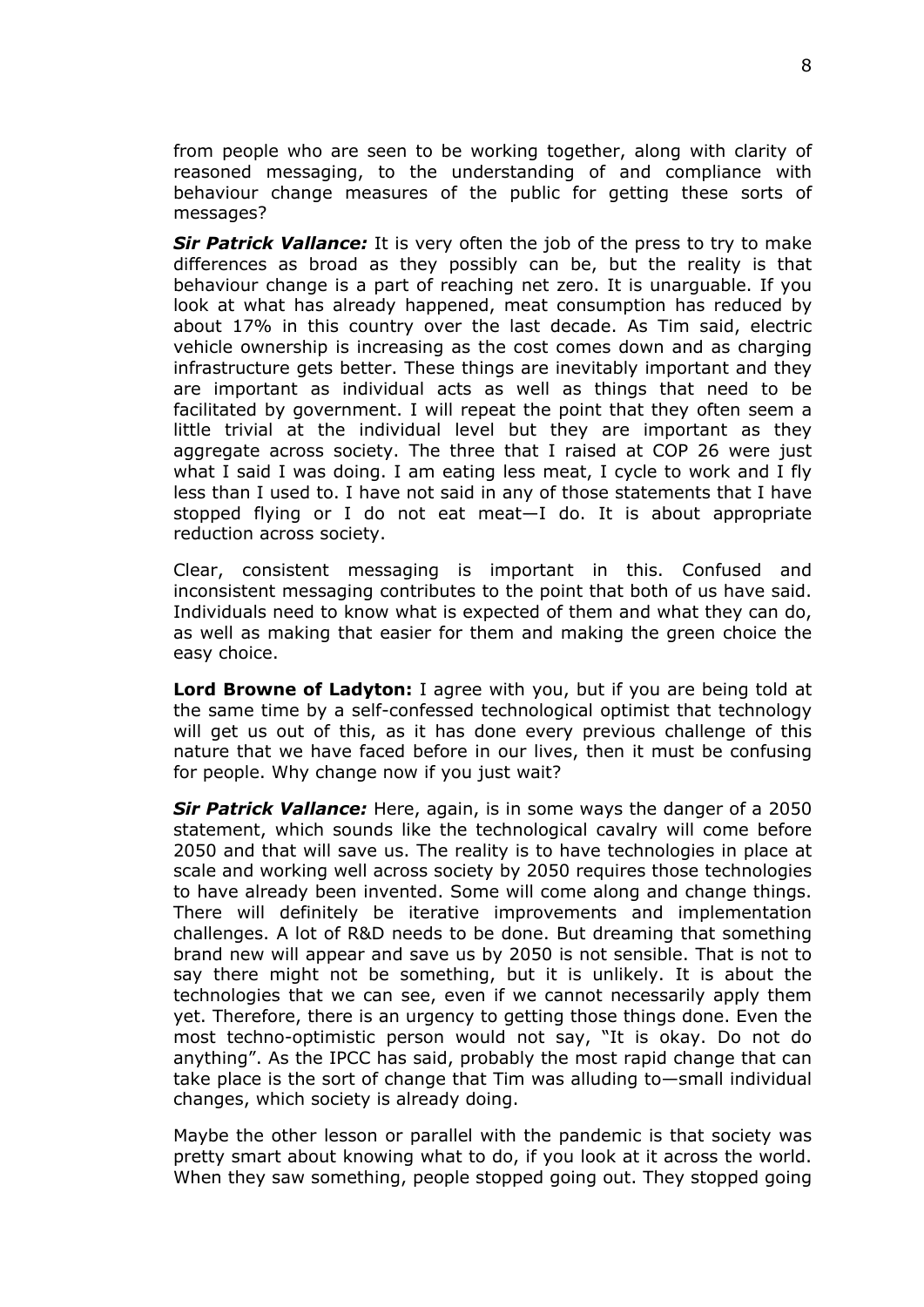to pubs. They decided not to interact quite so much—irrespective, frankly, of how soon or late Governments decided to implement changes. The same is true here: we are beginning to see change. The clearer we can be about the types of things that make a difference, the more people feel empowered to be able to do that.

*Tim Lord:* If I can add one point on that, sometimes it can be unhelpful to draw an absolute distinction between technology and behaviour change. The critical thing here is that it is the technology in many cases that enables the behaviour change.

If we look back 10 years even, EVs had a range of 100 miles and they were far more expensive than petrol and diesel equivalents. Now they have a range of 300 to 500 miles and they are cheaper on a lifetime cost of ownership and soon they will reach cost parity on the forecourt as well. If we look at renewable power, I was working on offshore wind 10 years ago and it was £150 to £200 a megawatt hour. Now it is getting contracts for £40 a megawatt hour. That changes the game.

When we look at where we are now in terms of the key behavioural changes that we need to make, they are around transportation. I have already mentioned electric vehicles, but I know people with e-bikes. What has surprised them is that they have not replaced their bike; they have actually replaced their car to quite a significant degree, for short journeys.

If we look at diet, the alternatives to meat are now, frankly, more palatable to more people than perhaps they were a decade ago.

If we look at home heating, we still have some way to go but heat pumps are coming down in price. Alternatives are reducing in price and can significantly reduce in price if we upscale the rollout.

So while there is a distinction in some respects between technology and behaviour change, it is unhelpful to draw a pure distinction because in many cases technology, innovation and cost reduction will enable the behaviour change and make it more accessible to more people.

*Sir Patrick Vallance:* To add one point, I completely agree with what Tim said there. One of the reasons technology update does not occur is because people do not understand the behavioural things that need to go along with it. The idea that technologies come only from STEM graduates is not true. The arts, humanities and others have a big role to play in actually making sure that we understand where technologies fit in and how they can be used.

Q112 **Baroness Young of Old Scone:** I have a question first to Tim Lord and then I will open it up to both of you. I read with amazement a statement in your report that says that 2008-09 was the last major government communications campaign on climate. First, is that absolutely the case?

Secondly, we all became addicted to the press conferences, the data and the dodgy slides. They became an art form. There was a huge will to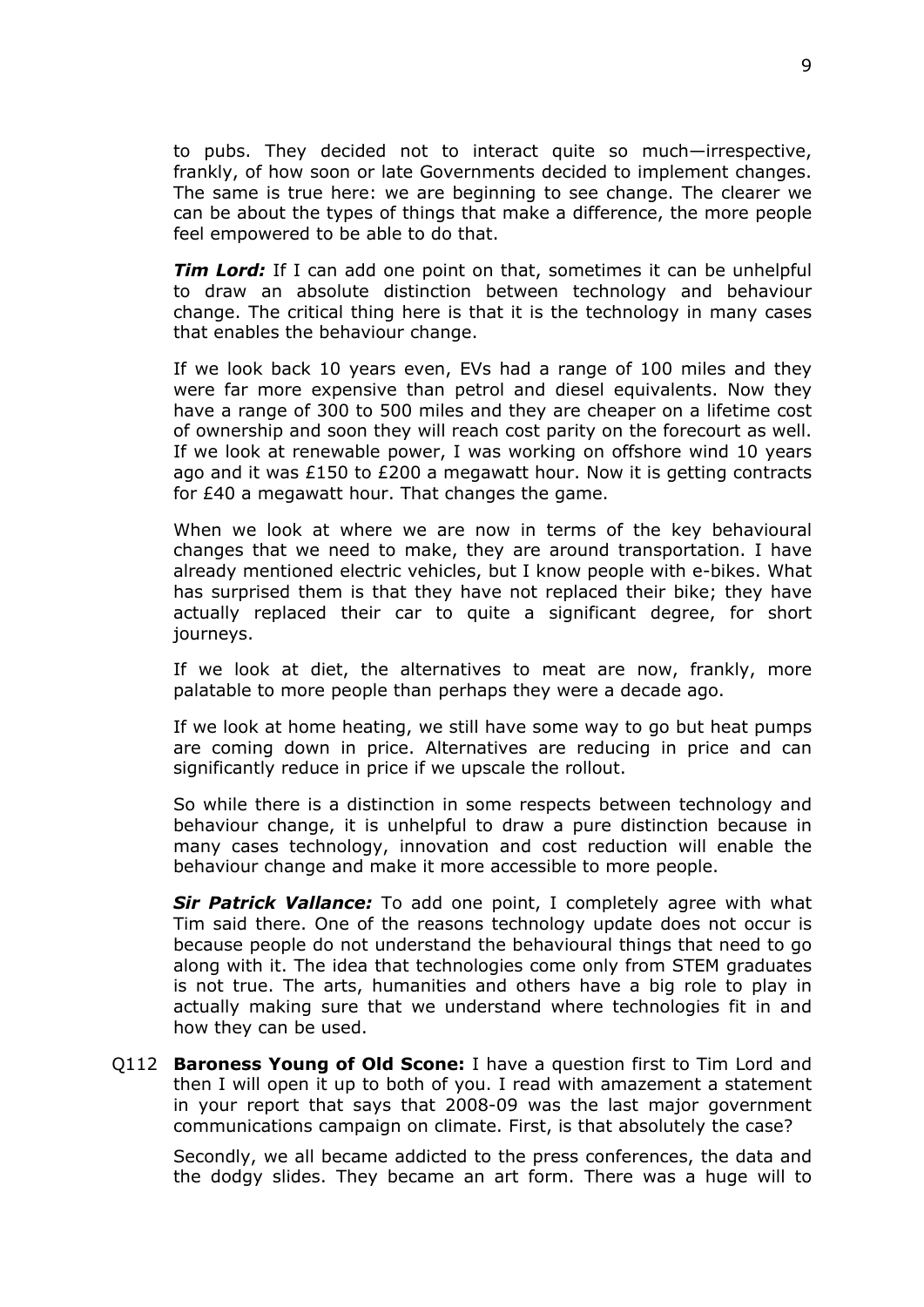engage with the messages day in and day out during Covid. Is it possible to generate a short-term crisis, as it were, in climate change that kickstarts through a communications programme across the Government the sort of enthusiasm, commitment and energy that we saw during Covid? Does it run the risk of not being repeatable, and the crying wolf syndrome if it goes on for too long? Is there enough join-up of the current messaging across government to have that sort of effect? If not, why not?

*Tim Lord:* On your first point, the last major government communications campaign around climate in the round was the Act on CO2 campaign, which ran from roughly 2007 to 2010. That included TV adverts, billboards and so on. Since then, there have been some smallscale campaigns, usually around specific elements of environmental behaviours, recycling and so on, but overall there has been a reluctance to communicate in a transparent and front-footed way around all those. In general, there is a reluctance to talk to people about the kinds of behaviour changes that ultimately achieving the targets that the Government have set and legislated for will require over time.

My own view is that there is scope to do that, which is a question not of telling people what they have to do but of giving people better information about where they can have most impact. If I look back to the Act on CO2 campaign, many of the adverts were about things like unplugging your phone charger or carrying less junk around in your boot. While those are good things to do, they are not the kinds of things that will deliver significant impacts. It is important to be clear with people about how they can have significant impact on their emissions and how they can reduce them.

In terms of the learnings from the pandemic, I am a little bit cautious about crisis communications around climate, because the key thing with climate change—and this is a distinction from the pandemic—is that we need sustainable and sustained changes in behaviour over a period of time. When lockdowns were introduced, there was never any sense that they would become permanent, whereas some of the changes that we need to make here are more longstanding.

The other important thing around the communications is the point I mentioned before, which is around sequencing. We do not want to say to everyone, "You have to go and buy a heat pump now", because, on Patrick's point about 2050, we have 28 million households and about 28 years to do it. We need to do the easiest bits first. We need to focus on the sections of the population that perhaps are better placed to do that whether financially or in their buildings. With electric vehicles, it is not a question of being wrong to drive a petrol or diesel vehicle because, if you do not buy brand-new cars, you will not have an electric vehicle, but hopefully they will come through to the second-hand market and will become more accessible and affordable.

There is scope for clearer communications, but I am cautious about anything that was trying to instruct people to make fundamental changes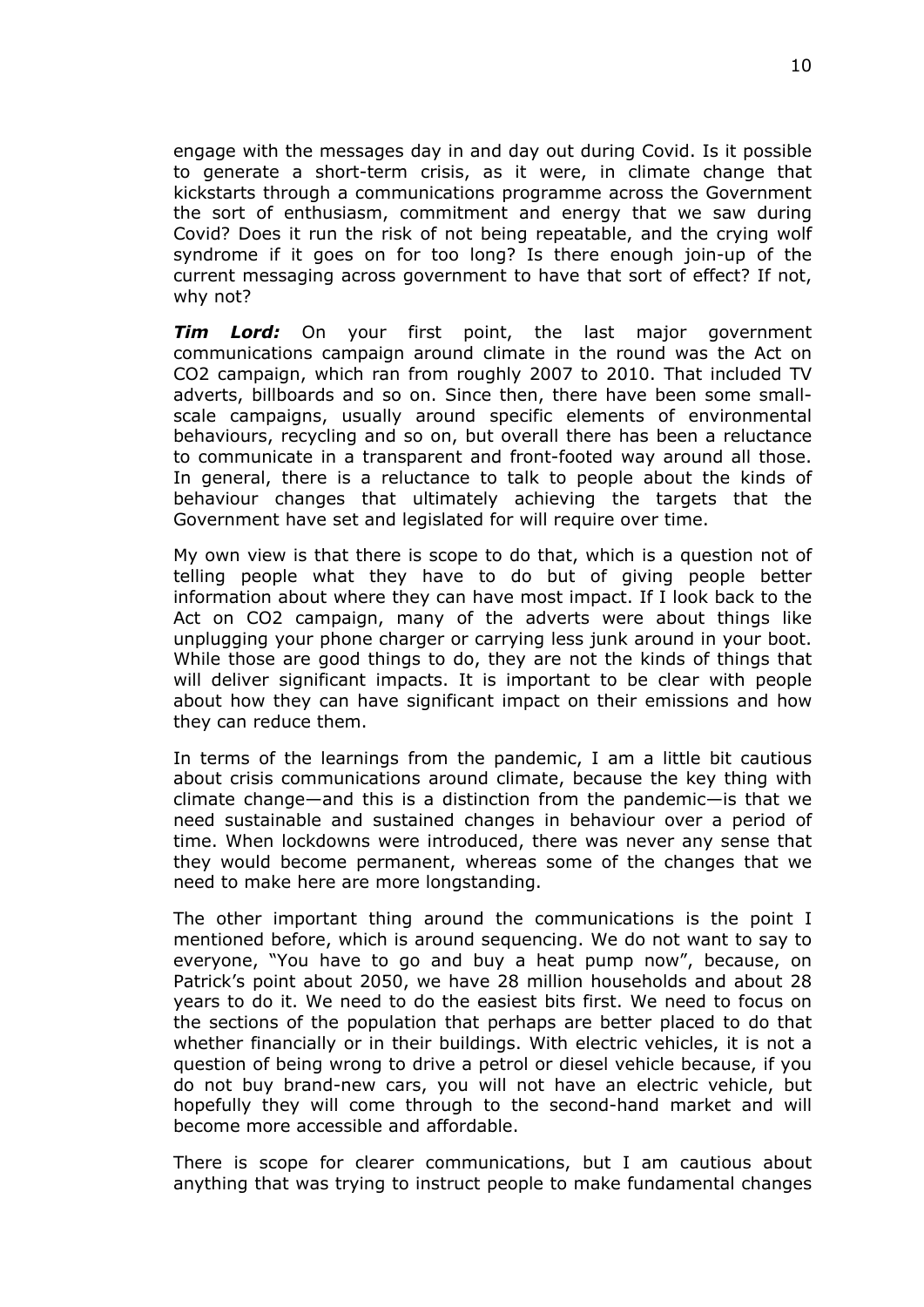they cannot afford in the short term; it is about being clear what they can do in the short term. For the kinds of measures that will be required over a period of time, there is much more scope to be more proactive from government and from other trusted communicators in doing that.

*Sir Patrick Vallance:* In terms of the communication, it is important that the messaging is not designed to cause fear or cause upset. It should be about making sure people understand the situation. Where are we now and what is the situation? What is known and what is unknown? When will those uncertainties be reduced and how might they be reduced? What actions could be taken to lead us into a better position? Those principles of laying out the communication clearly are right, and they apply across all sorts of areas.

The mechanism by which you do it of course will vary from area to area. There was a particular need during the pandemic for regular press conferences. I object to any reference to the idea that any of the slides were dodgy—they were not. Every single one was looked at carefully. The aim was to inform people and give people as much information as we knew at that time. The same applies here. We should give as much information as we can. We should not aim to frighten people, because that is not helpful, but we should aim to enable people to understand what that means in terms of actions they could take, what trajectory is being followed and what other things will come along that would make a difference.

Q113 **Lord Whitty:** I want to take you up on this issue of fear. The reason the majority of people complied in coronavirus, at least for some time, was exactly fear. What is lacking in the climate change thing is a sense of urgency but also, "If I do not do this, my whole way of life will disappear." That is not yet sufficiently pronounced. Some of the early stuff, the Al Gore stuff and so on, which people said was exaggerated and oversimplified, did momentarily create a feeling of fear about climate change. So I would not cross fear off the list.

There is one other resistance though. Whereas with coronavirus you have, "If you do not do this, you might be the next one to fall", in the climate change debate there are outright deniers and so forth but in general people say, "My contribution will not make much difference, and Britain's contribution will not make much difference if the Chinese go on building power stations." There is both a need to raise the fear factor, or at least the anxiety factor, and a need to prove to people that what they do themselves and what their immediate circle does is actually important in this fight. They got that completely with coronavirus but have not yet got, in my view, with climate change.

*Tim Lord:* To respond on that briefly, I agree absolutely up to a point. We should be worried. There is a reason we are pursuing net zero in the UK and similarly globally. My concern is that we then get worried to the point of paralysis or to the point that we cannot do anything about this.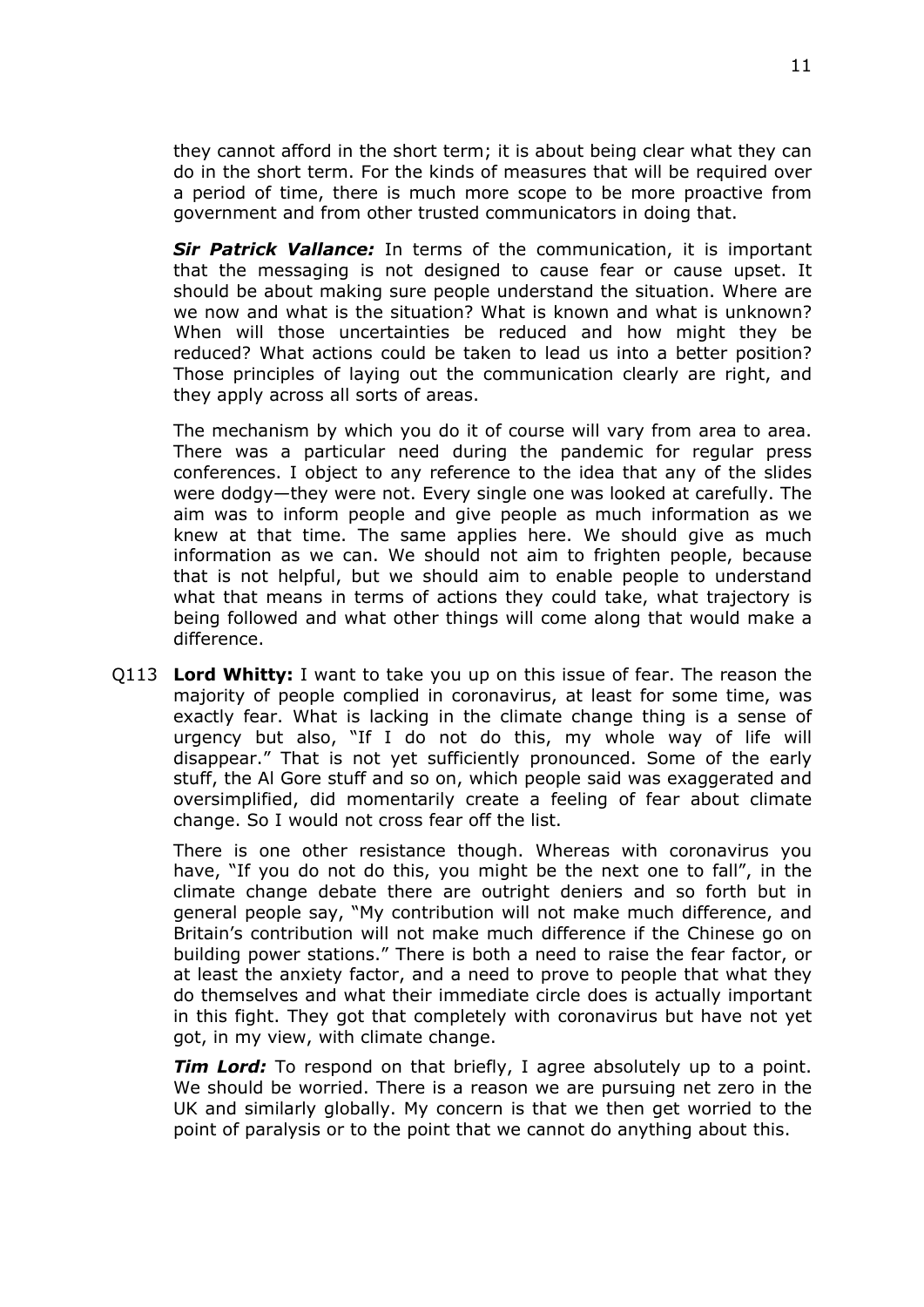To Sir Patrick's point earlier, this is an achievable target. The technologies exist. When you look at the CCC's scenarios or the Government's own scenarios, all those technologies exist. At some parts at the margins, they are at an earlier stage—things like direct air capture—but these are all technologies that exist. This target is an achievable target, which is not to say it is an easy target to achieve. Similarly, it does require, if the Government want to achieve those goals, lifestyle changes and behavioural changes, but it does not require a complete upending of our way of life.

Thirdly, there is not a counterfactual where we carry on as we are and everything is okay. A world of 2.5, 3 or 3.5 degrees of warming will also require significant behavioural changes in other respects. To your point, we should be concerned about that. We should be clear that that is the case, but we should be careful about not communicating fear in a way that makes people feel that this is an unsolvable problem.

Q114 **Lord Colgrain:** The question of communication I find so interesting in highlighting two particular issues. I have heard it said—and I do not know whether it is true or not—that an electric car has to travel 70,000 miles before it does the equivalent of the carbon footprint of its manufacturing costs like the mining of the metals, lead, cadmium and so forth. People who want to be critical of attempts to improve things in this area will point to that and say, "I drive only 20,000 miles. I have a car for only 20,000 miles of usage. Why should I spend the extra amount on a car that I will not use up to the limit required before we get the benefit?"

Likewise with wind, the carbon footprint for the masts for a wind tower in terms of the steel and concrete is absolutely enormous. The gainsayers again will say, "We are spending huge amounts and we are incurring substantial carbon footprints to put these things in. When does it become worthwhile?"

Is there a way in which we can get the other side of communication slightly better and be able to say to people who start from a negative standpoint, "Yes, these costs have been incurred, but it will be worth it for the following reasons in the following timescales?"

*Tim Lord:* There is a risk that some poor-quality information is out there and also that the information in the public domain sometimes does not reflect where we are now as opposed to where we were some years ago.

For electric vehicles, for example, the carbon footprint now on a lifecycle basis is about 70% lower, roughly, than for a petrol or diesel equivalent. It pays back in a lot less than 70,000 miles. I think it is around 20,000 to 30,000, although I need to check that. Most cars are driven far more over their lifetimes than 20,000 or 30,000 miles. The differential is increasing over time because, as we decarbonise the power system, the fuel that those vehicles are using is cleaner.

Similarly, wind turbines pay back their carbon debt, if you like, many times over in comparison to higher-carbon technologies. Again, the manufacturing processes are getting cleaner all the time, because they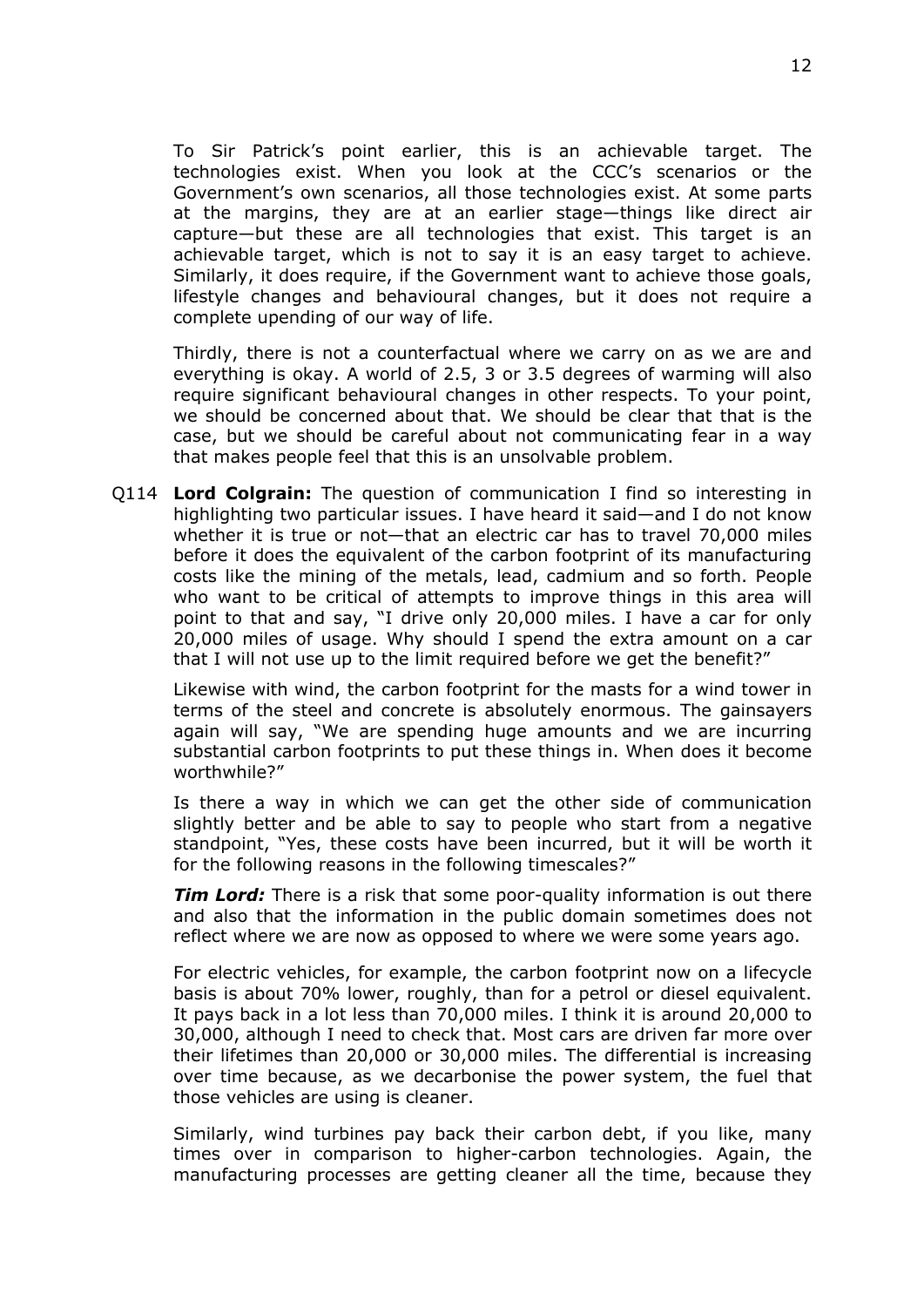use electricity and they use fossil fuels to some degree in their manufacture, but the alternatives to those as they deploy will, similarly, reduce that.

There is an important point about making sure the information out there—again, to Sir Patrick's point earlier—provides clear data for people. That is not to say that all these things are perfect and therefore we will solve the problem in one leap; it is about saying that significant savings are to be made and also that those savings evolve and, in general, improve over time. As we decarbonise as a system, not just in individual sectors, they will complement one another.

*Sir Patrick Vallance:* That is an important point, and it comes back to clarity and specificity of messaging. It is easy to pick individual items and say exactly what you have. You are right that the embedded carbon in making a new car is very large. Inevitably, if you look at it for that moment, you have just added to the problem—but of course the lifespan is such that you will reduce overall.

Trying to get these points clearly articulated is part of the challenge, and trying to make sure that people understand. The ONS dashboard is one way to help bring this life for people so they can track it a bit more easily than just trying to conceptualise all these moving parts as individual components.

**Baroness Boycott:** I have just a quick question. You have talked mostly about getting to net zero by 2050, but we also have to try to get to 50% by 2030, which, building on Larry's point, is jolly soon. Are you saying that we are doing enough to get there? Given that it is not many sessions of Parliament that need to put things in legislation, or whatever we need to do, what is your view of how we are doing in getting to that one and what we need to do to get there?

*Sir Patrick Vallance:* The whole thing is a huge challenge, and it has a massive operational component to it. It has behavioural change as part of it. There is no room for complacency at all. A big change is required, and it needs to be done urgently. We should stop viewing net zero as a cost and start seeing it as an investment.

**Baroness Boycott:** That needs a massive communication campaign by the Government to get people to both be a bit nervous but also take responsibility. It feels to me very near. How would you suggest communicating that both as a bit of a stick and as a bit of a carrot?

*Sir Patrick Vallance:* It is very near. I am not a communications expert—

**Baroness Boycott:** You are jolly good at it.

*Sir Patrick Vallance:* —but the principles that I have discussed and that the behavioural scientists have laid out are exactly the right ones. The urgency is clear, as you have said. The more that people can understand the specifics and not the generalities, the easier it will be to get there.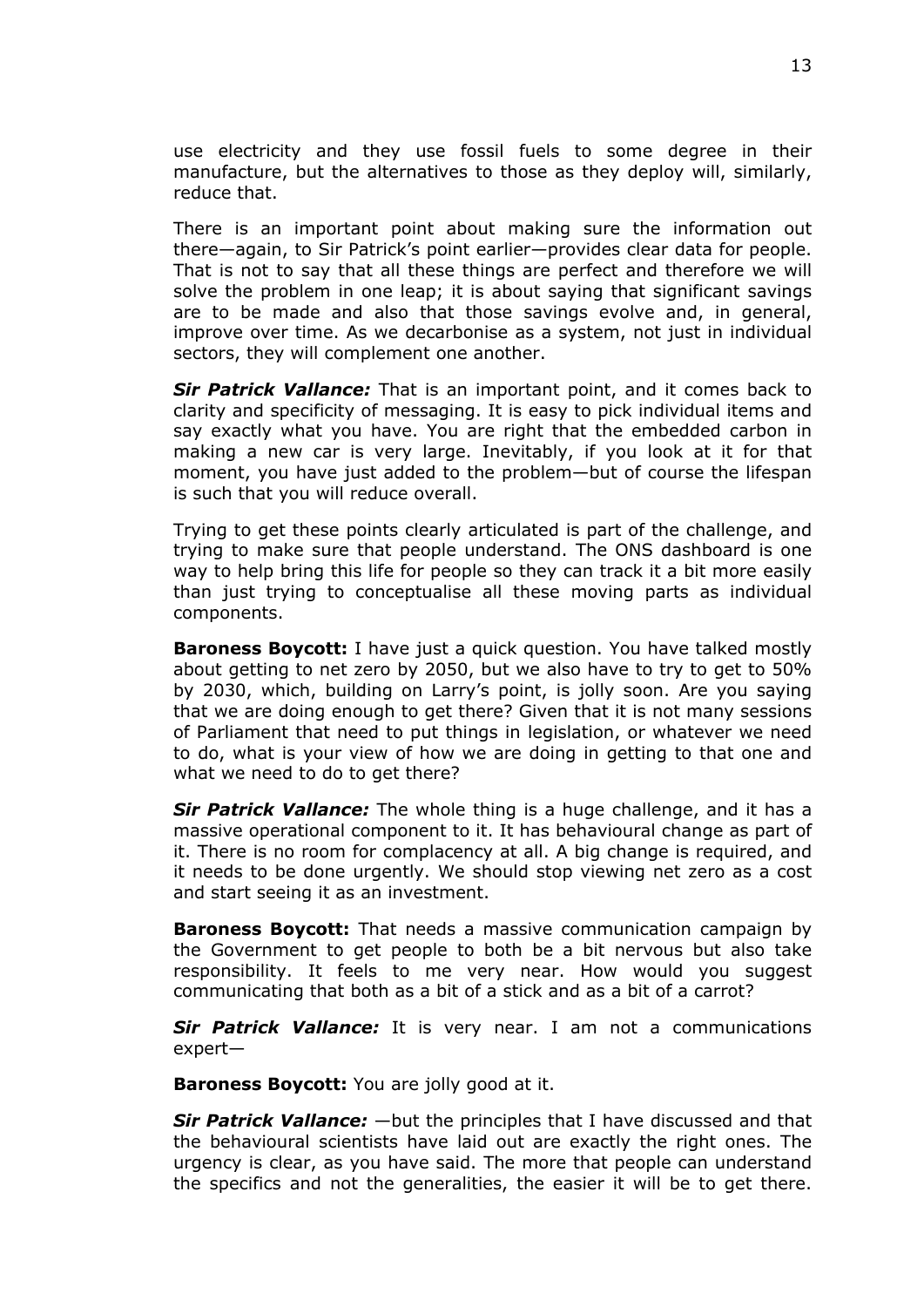Complete honesty about the scale of what we face and the implications is important. If you want to call that fear, call it fear. I do not think that it is fear—it is what you need to understand to know what you need to do.

I said this around COP 26, and I will say it again here. We have been through just over two years of a terrible global crisis. We have now got 50 years of a chronic, long-term crisis, which we need to deal with as soon as we possibly can.

Q115 **Lord Grantchester:** Perhaps I could come in before we move off communications. I am trying in my mind to see the differences between the pandemic and net zero. Admittedly, we have been through those already. I categorise people in their religious beliefs. Coming up to Lent, they make resolutions, and they make New Year's resolutions around good intentions. How could we try to build on a good intention, to reinforce it and then to make that a lasting, effective change, so that it is not about it being a crisis but about good intentions that have to be made into realities.

*Sir Patrick Vallance:* There is a danger here that as a non-expert I will start giving homespun views of this. I will resist doing that. That is exactly why behavioural scientists, social scientists and others are important for trying to give advice on the right ways to approach these problems. I am sorry, but I do not know the answer to that question.

*Tim Lord:* Similarly to Sir Patrick, I am not a behavioural scientist, so I will be cautious about opining beyond my expertise. But the one point I would make is that making it easy matters a lot. For example, if I have recently moved house and I would like to improve my energy efficiency and install low-carbon heating and so on, trying to do that is hard. It is hard to get good information about it. It is hard to find suppliers who will do the work. No one in my area has done similarly recently, so there is not a social norm around it or expertise I can draw on. The critically important thing for me is about how we make this easier for people who want to do this. The next few years will be a big challenge, but we do not have to focus on the hardest properties, for example, to treat. We can focus on the people who want to do this and are potentially undergoing other work that means it makes sense for them to do it. How do we make that easy for them to do?

The EV example is a good one. By making it easier—and there is still a way to go on infrastructure, for example, but we have made enormous progress—we are seeing significant market uptake. For me, that is the lens through which I see all of this. How do we reduce the frictional cost for people wanting to undertake these kinds of behaviour changes?

*Sir Patrick Vallance:* Another example is happening now. Five years ago, if you approached a builder in London and said you wanted to put a heat pump in your house, you would have got quite blank stares and probably would have had quite a lot of difficulty working out how you might do that. Now it is much easier. The technology is much better and the cost has come down. Those things that make the green choice the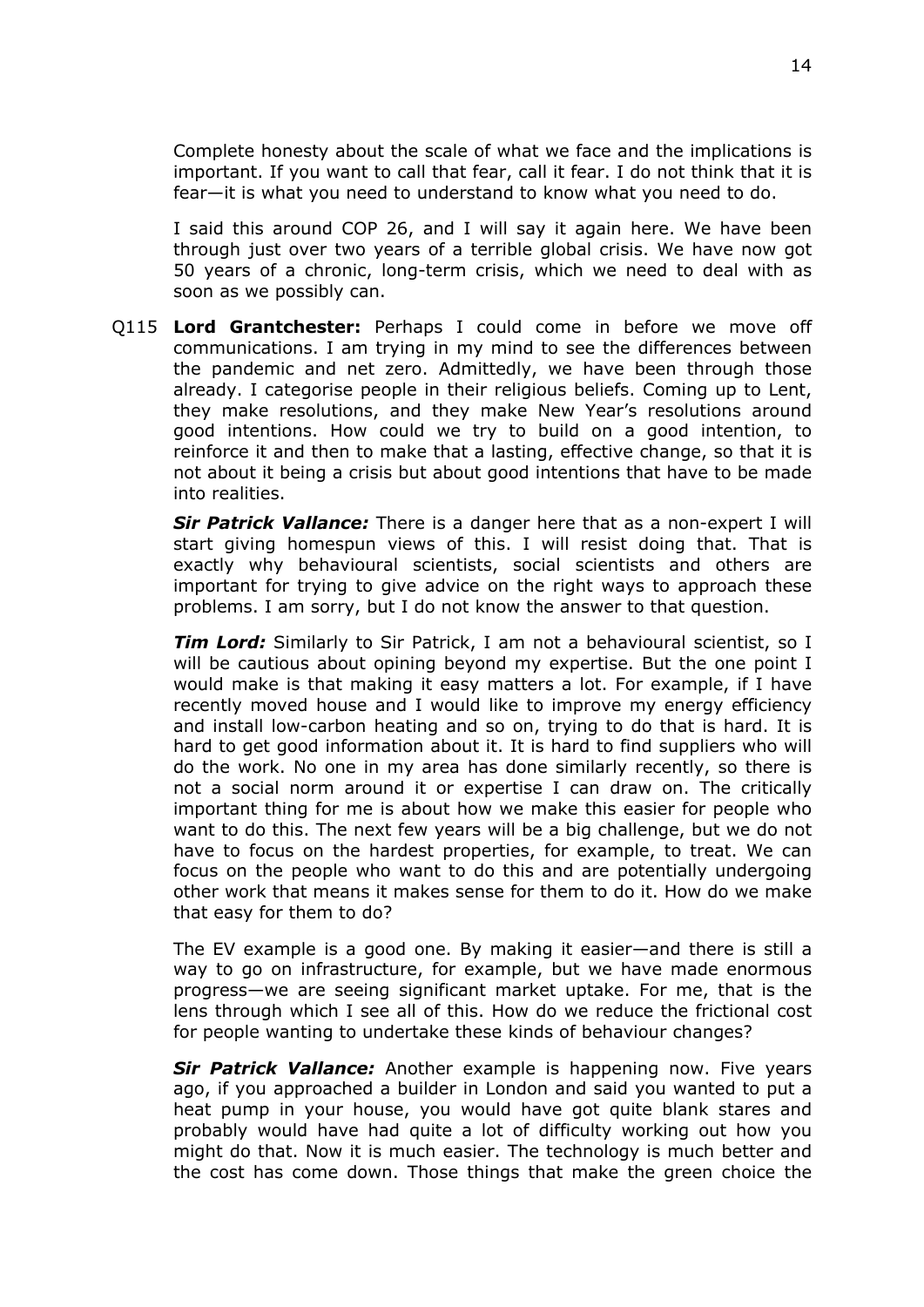easy choice will be important. It comes back to this intersection between technologies and behaviour.

Q116 **The Chair:** Before we move on, could I ask a question on metrics, which Sir Patrick mentioned? You mentioned that the ONS is doing metrics, so we can see where we get from now to where we need to be. You mentioned that you make choices to eat less meat and to fly less, but in the net-zero strategy the issues of diet change and flying less are not mentioned. Therefore the Government's indicators they produce on the net-zero strategy will not include those two key areas, so there will not be metrics on reducing meat and dairy or on flying less. There may be issues around fuel but not flying less. Is the scientific community concerned that there will be a gap between the metrics on two key areas, if we are going to achieve behaviour change, and what the Government propose?

*Sir Patrick Vallance:* I do not know exactly what is in the ONS dashboard yet. We should not assume that those things are not there. The ONS is an independent organisation that will put in the metrics that it sees as appropriate to monitor.

**The Chair:** I am sorry if I was not clear. You mentioned the ONS, but the Government are producing their own indicators on the basis of the netzero strategy. Given those two things are not featured in their own netzero strategy, the Government's indicators will not include them.

*Sir Patrick Vallance:* All right. I do not know about that. I am focused on making sure the ONS dashboard is as complete as it can be. I have already quoted a figure that meat consumption has decreased 17% over the last period in the UK, so we can already see a trend there. Capturing those things is useful. Whether it is a set objective metric is different to whether it is useful to see and to monitor what progress we make.

Q117 **Lord Lilley:** You mentioned the need for complete honesty. Does that apply to being honest with the public about the real contribution these voluntary contributions can make? You mentioned cycling. We were told by our experts that the proportion of transport fuels used for short cyclable distances is trivial. Most petrol and diesel are used for long journeys that could not be done by cycling. We will make it compulsory to phase out petrol and diesel cars and replace them with electric. There will be no point for anyone who has an electric car cycling instead of going in an electric car, except for health reasons. There will not be any climate reasons.

That is not a reason for not asking people to do things voluntarily. During the war we asked people to give up pots and pans for the war effort. It served no purpose for the war effort, but it made people feel part of the team. It made them committed to the project. The Communist Party used to ask people to give sixpence a week for a Soviet tank, because that made people more sympathetic to the Soviet Union. The money never got to the tanks. By asking people to contribute in some way we are contributing to the cause, even though in practice, if we are honest, the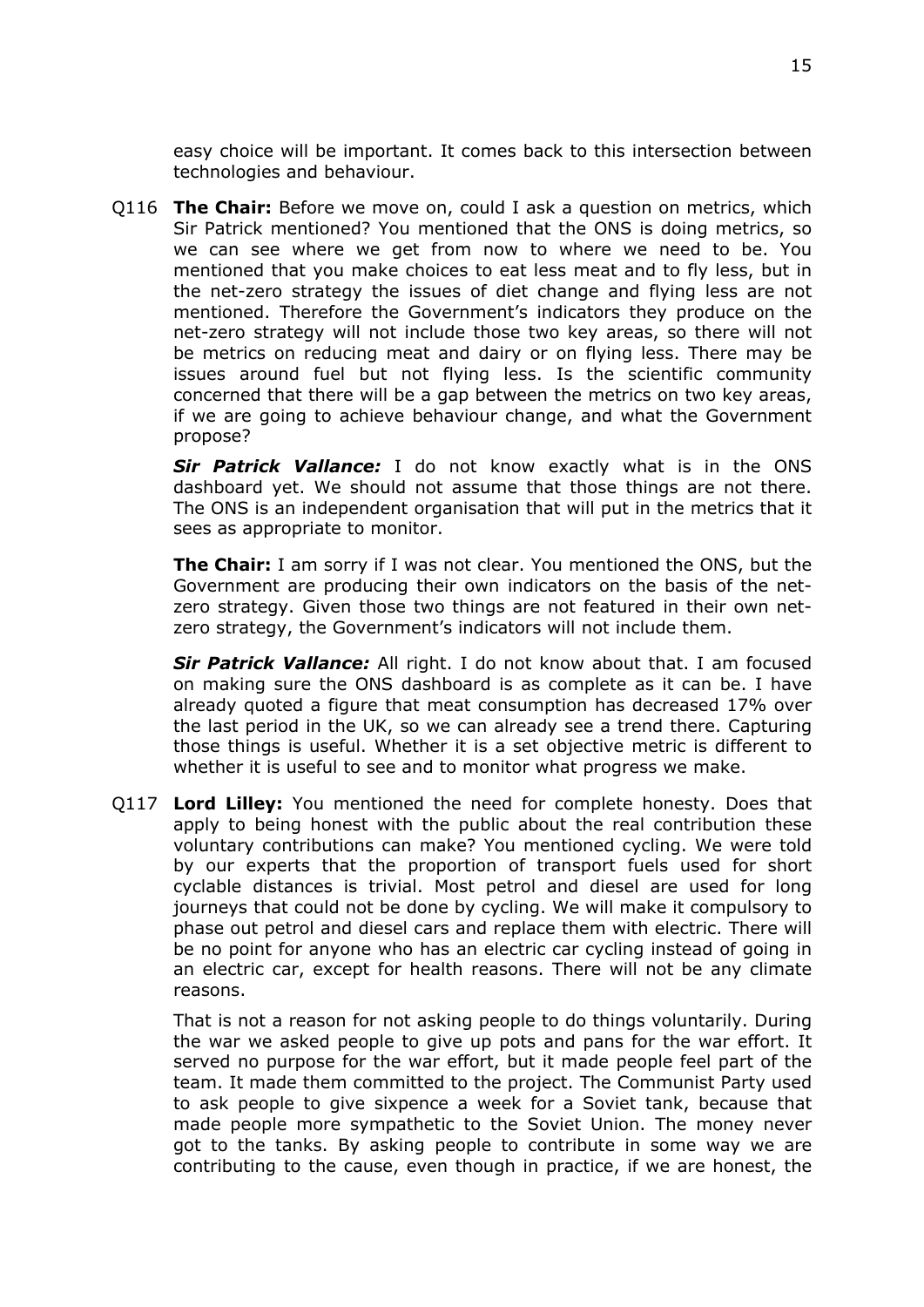aggregate effect—although you talk about it adding up to a lot—is trivial compared with what will happen if we decarbonise all our electricity, move all transport fuels to electricity and all heating to electricity. There will be no point in voluntary contributions.

Will we be honest about that or will we say, "Let us make them do a bit of it because it will make them feel part of the team"?

*Tim Lord:* Again, I am not a behavioural scientist so not well placed to comment on the extent to which making people part of the team is an important part of the suite of measures. I absolutely agree with you that focusing on the big stuff is important. I mentioned the point about unplugging your phone charger earlier. That might make you feel worthy. I remember being in a focus group where someone said, "I turn my telly off standby and that makes up for the fact that I flew to Thailand for my summer holiday." I am not saying people should not be allowed to fly to Thailand, but those two things are not remotely equivalent in terms of emissions. There is an important point about transparency of where emissions come from.

It also plays to the point about equity. The wealthiest people in this country have far higher carbon footprints than less wealthy people, because they tend to heat larger spaces, travel more and so on. More clarity around that is important, both because it is the right thing to do and also because it can make sure that we do focus on the more important behaviours.

With things like cycling and so on, it is important to do the big stuff. Some of those smaller behaviours can, when aggregated, have an impact, but you are right that, if we just do those things, we will not get to net zero. It is worth saying that there are other reasons for doing it. There is no point listing all the different behaviour changes that people talk about. In many cases, they have other benefits that might be desirable from a social and political perspective, which again I am not necessarily the best person to comment on. But the fundamental point that we should focus on the things that have most impact is hugely important.

*Sir Patrick Vallance:* I will not try to stray into behavioural science as to the right way to do this, but I will repeat that the whole net-zero challenge is a systems one. You are right. Different parts of the system have different impacts and also can pull in different directions if we are not careful, which is why it is important that government does not see this as a series of discrete individual actions. Of course discrete individual actions need to be taken, but that needs to be integrated.

The Council for Science and Technology wrote a letter about this three years ago, which Tim was probably involved with at that time as well—

*Tim Lord:* I was.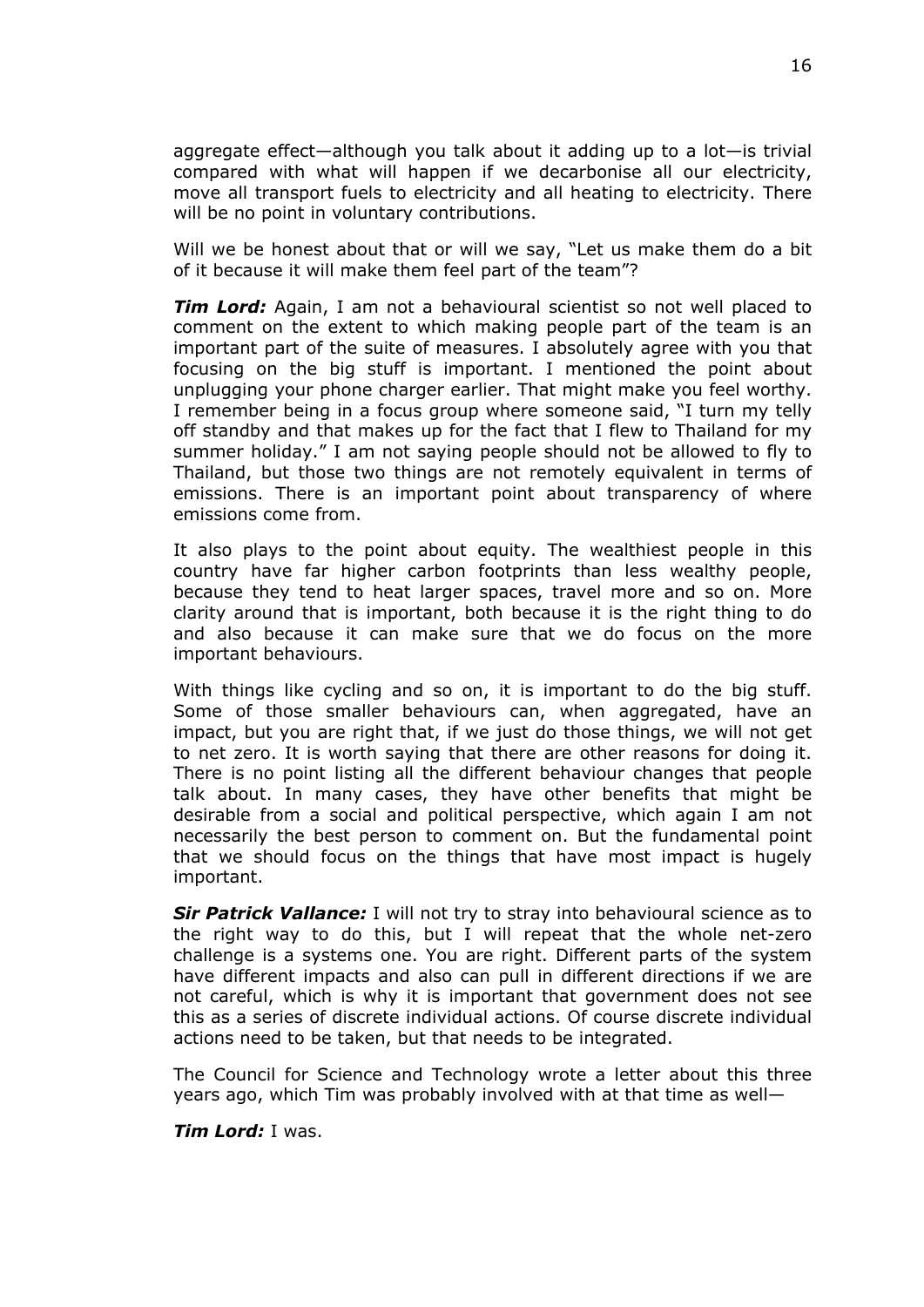*Sir Patrick Vallance:* —pointing out the need for the Government to be able to monitor this as a systems problem. Otherwise, we can get fixated on one bit of it and that bit may not be the bit that makes the biggest difference or may block some other change.

The short answer to the question in my view is that we should be completely honest about the impact of the different measures and not try to hide it. If other requirements mean that we need to get everybody to pull together, the way to do that is not through trying to manipulate the data and pretend something is more important than it is. We should be clear about it.

I have one final point on cycling. An air pollution aspect to that is quite important in cities as well.

**Lord Lilley:** Yes, it is a separate issue. In terms of complete honesty, is it scientists' job to tell the truth where it is alarming but to keep quiet when it is not? I put down a question asking the Government whether they knew of any peer-reviewed science that suggested that the human race would be rendered extinct in the next couple of centuries if we did nothing; they said they knew of no such peer-reviewed science. But no climate scientist will ever criticise Extinction Rebellion, whose very name implies we will be extinct if we do not do anything, or government documents that say the existence of mankind is threatened if we do nothing. Is it the job of scientists to tell part of the truth but not the whole truth?

*Sir Patrick Vallance:* Absolutely not. The job is to try to make the data and the evidence as clear as we can. But one important thing about science is often forgotten and often misrepresented. Science is not an immutable set of facts; it is an assessment of a current state of knowledge and how you might test that to get better understanding. A feature that we have seen right the way across the world—and I have discussed this with my colleagues in other countries over the past few years—is that if, as a scientist, an area that you currently think looks a certain way is tested and turns out to be completely different, it is a joyous moment of understanding. For a politician, it is a horrible U-turn. That difference is rather important to bridge when thinking about communication. The job of scientists is to lay things out as clearly as we can on the current state of knowledge.

**Baroness Young of Old Scone:** To go back to a point I made originally, we did not quite address it, but it has been raised again in my mind by Sir Patrick's comment about the Government not handling this with a series of unrelated actions but taking a systems approach to it. In communication terms, are we now ripe or should we start thinking about how we can start having a much more joined-up Government-led communications process for all of the key actions that Lord Lilley would be happy that we saw as having a real impact? If that is not likely to happen, what is your diagnosis? Why would the Government run away from that a bit?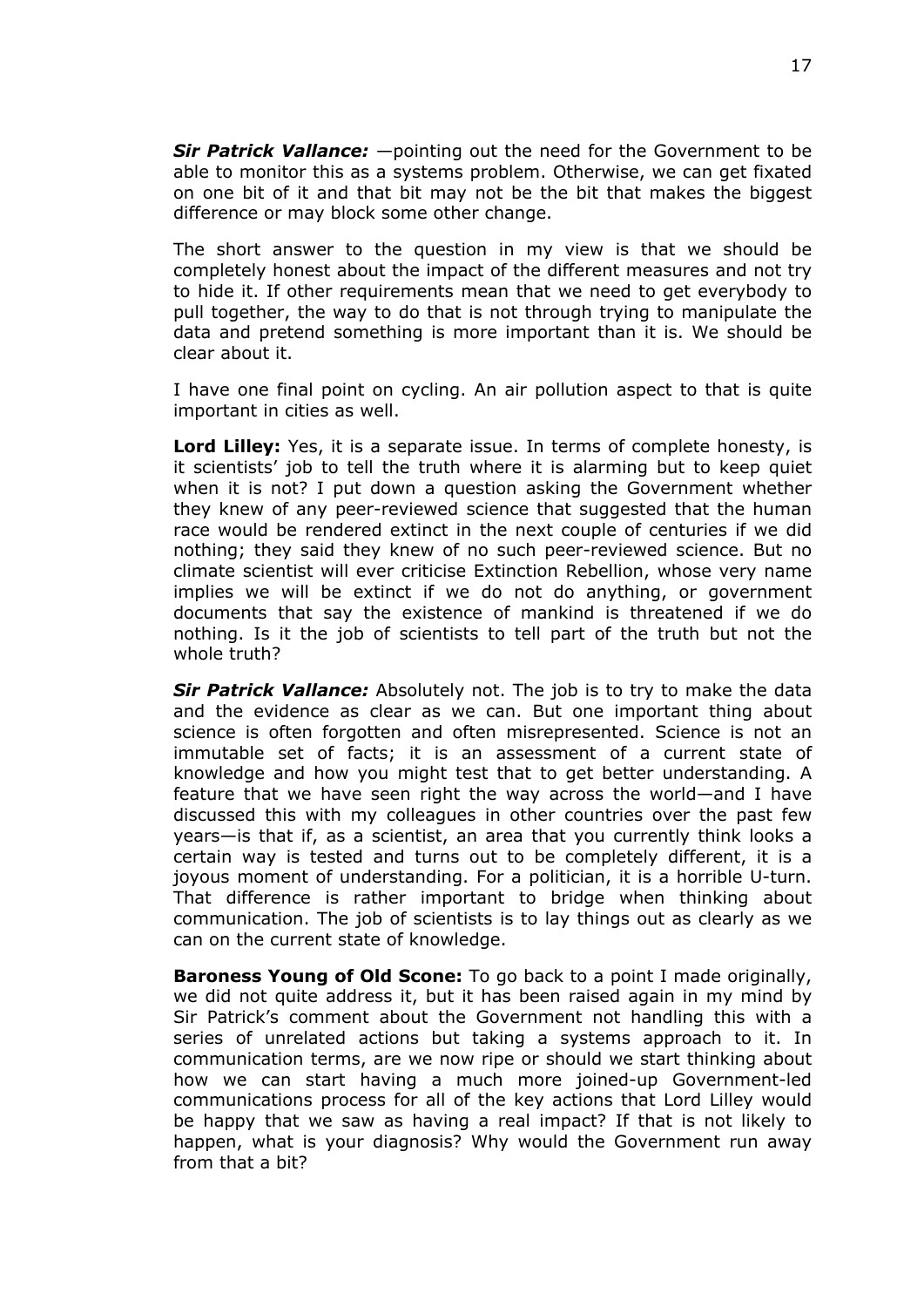*Sir Patrick Vallance:* I cannot answer for what Ministers and others would choose to do. I can say that, yes, it is a systems problem. Yes, we should make as much of the data available as we can, and it should be available to people so they can see where we are. It seems to me those are clear things that are useful scientifically.

*Tim Lord:* I agree with that. We need to articulate what a net-zero world looks like. That is not clearly articulated in terms of where we are trying to get to and what it might look like. To quite a large extent, many people would find that broadly reassuring, in the sense that sometimes the media narrative in some elements is not perhaps quite reflective of that.

There is also an important point about Government visibility around all this. If you look at the public polling, it is interesting. Most people think they do as much as they can at the moment to address climate change. They think the public do not do enough—they think they do enough but the rest of the public do not do enough—but they think the Government are not doing enough. There are elements of unfairness to that. The UK has genuinely outperformed pretty much everyone globally in terms of the rate of emissions reduction that we have achieved to date, but more visibility from the Government in terms of the strategy, how people can play their part in that and what other parts of the economy and society are doing—whether that is government, businesses and so on—can potentially help to provide more of the framework and motivation for action for consumers and for voters.

*Sir Patrick Vallance:* To go back to an earlier answer I gave about the Foresight report that the Government Office for Science is producing, it will lay out scenarios and the implications of those scenarios, which may be helpful because it gives an integrated view rather than picking off individual things. It will give a series of plausible societal scenarios. Then it is up to Ministers and the public to decide which of those scenarios they wish to drive towards.

Q118 **Lord Lucas:** On very much the same subject, what structures would you put in place to make that data available to people? At the moment, we cannot even find information on why recycling is worthwhile, let alone dealing with big system problems such as whether we should be flying our vegetables in from Kenya or why people say air travel is worse when it is a quarter of the cost of rail travel. You need good information to answer those questions, and it does not seem to be available.

*Sir Patrick Vallance:* That is why I am keen to see the ONS dashboard come out to give information that is updated on a regular basis and one can track and why, in an integrated approach, the scenarios approach can then put that into context. Will it answer all the questions we all want to know? No, I am sure it will not. It will give the ones that are seen as most important at the time. I hope that that will then be a living document and a living dashboard that can change and adapt as things are needed. Your basic premise I agree with, which is that the more information we can get out there, the better. That, again, has been seen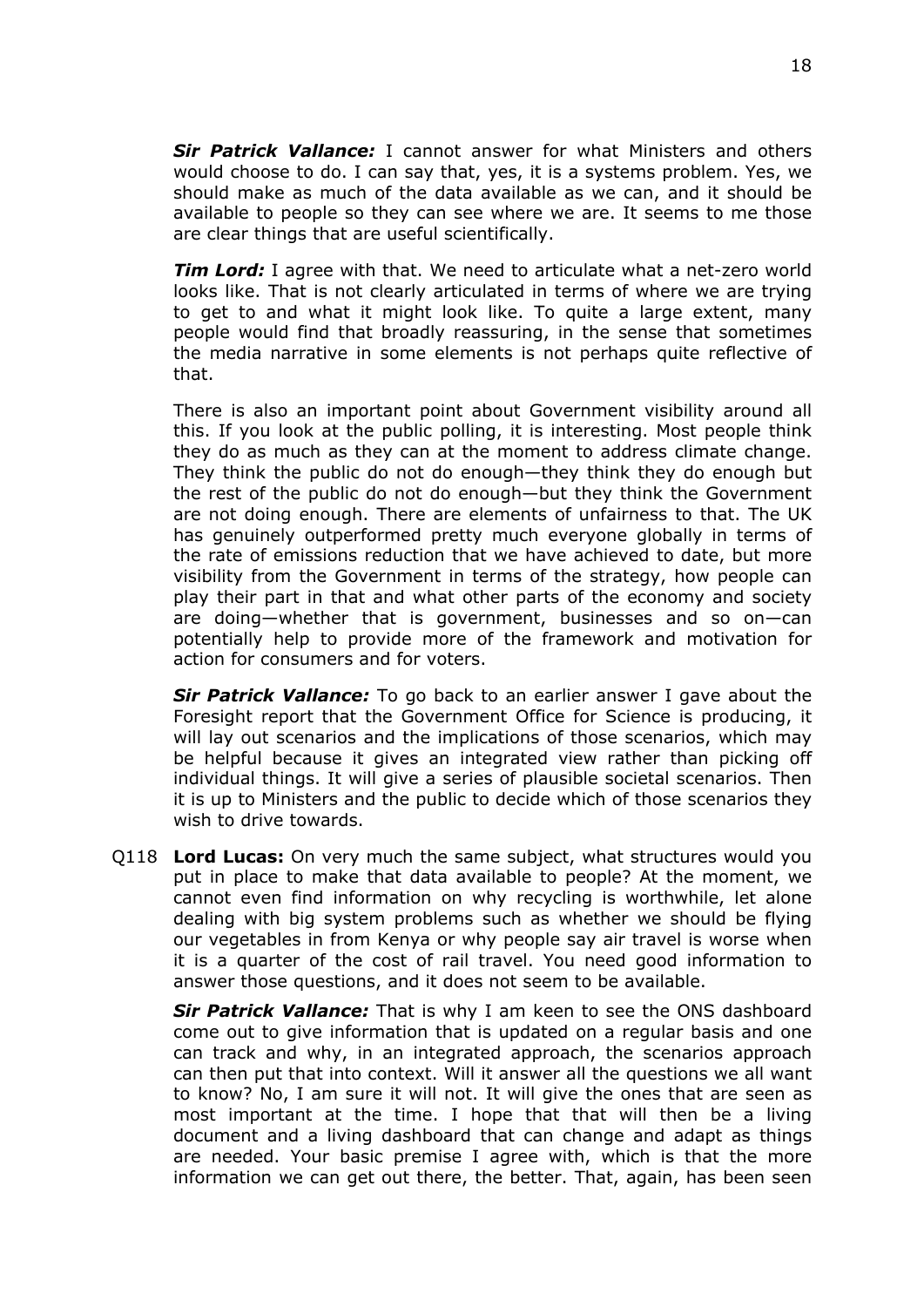during the pandemic. The more information people had, the more able they felt to know what they should do. Of course, people had different reactions to that, but it is the way to go.

*Tim Lord:* That is absolutely right. Transparency through the ONS is important.

The other critical thing on data transparency is that national society-wide information is important but also important is information about individual choices. If you take the energy performance certificate as an example, if you get one, it does not tell you much about what you should do if you want to reduce your carbon footprint and the impact. It will give you some quite generic advice what band your property is in and the kinds of stuff you might do. We also need to be thinking much harder about how we get tailored information to people who want to take action so they understand where the biggest impacts are in their homes, what energy efficiency measures might be cost-effective, what low-carbon heating solution might work for them, and where they can access financial support to deliver that. That more individual and tailored information, alongside the kind of material that Sir Patrick is talking about, is critically important if we want to engage people in this process.

Q119 **Lord Colgrain:** You have both partly answered this question already. Are there lessons from the pandemic about how behaviour change can be asked for equitably and consistently, which could support meeting climate and environmental goals? "Equitable" is the key word there. Sir Patrick, you mentioned it two or three times already. Could you start on this, please?

*Sir Patrick Vallance:* Yes. It is a clear point that came up during the pandemic and it will be highly relevant to this. It is important that understanding information and messaging is tailored towards groups in the right way—otherwise, it is not equitable. Taking a one-size-fits-all approach to communication will not work here. I have already mentioned that local understanding and local context will be important in trying to make things meaningful and actionable by people. Co-creating messaging so that it resonates and using trusted leaders in communities will be an important part of this, as they were during the pandemic and other situations.

**Lord Colgrain:** Did you find feedback during the pandemic that there was reference to wealth differences and also rural and urban differences, or did that not come back to you in any strong feedback way?

*Sir Patrick Vallance:* It would have come back. Again, a whole hoard of people deal with government communications, and it would have come back through various things that they were doing. I am sure that focus groups and so on were picking up on this information. Scientifically, it would have come in through various reports and research that was going on, into the Behavioural Science Group and others. We certainly were concerned about the inequitable nature of what was happening, in some cases, and how that could be tackled.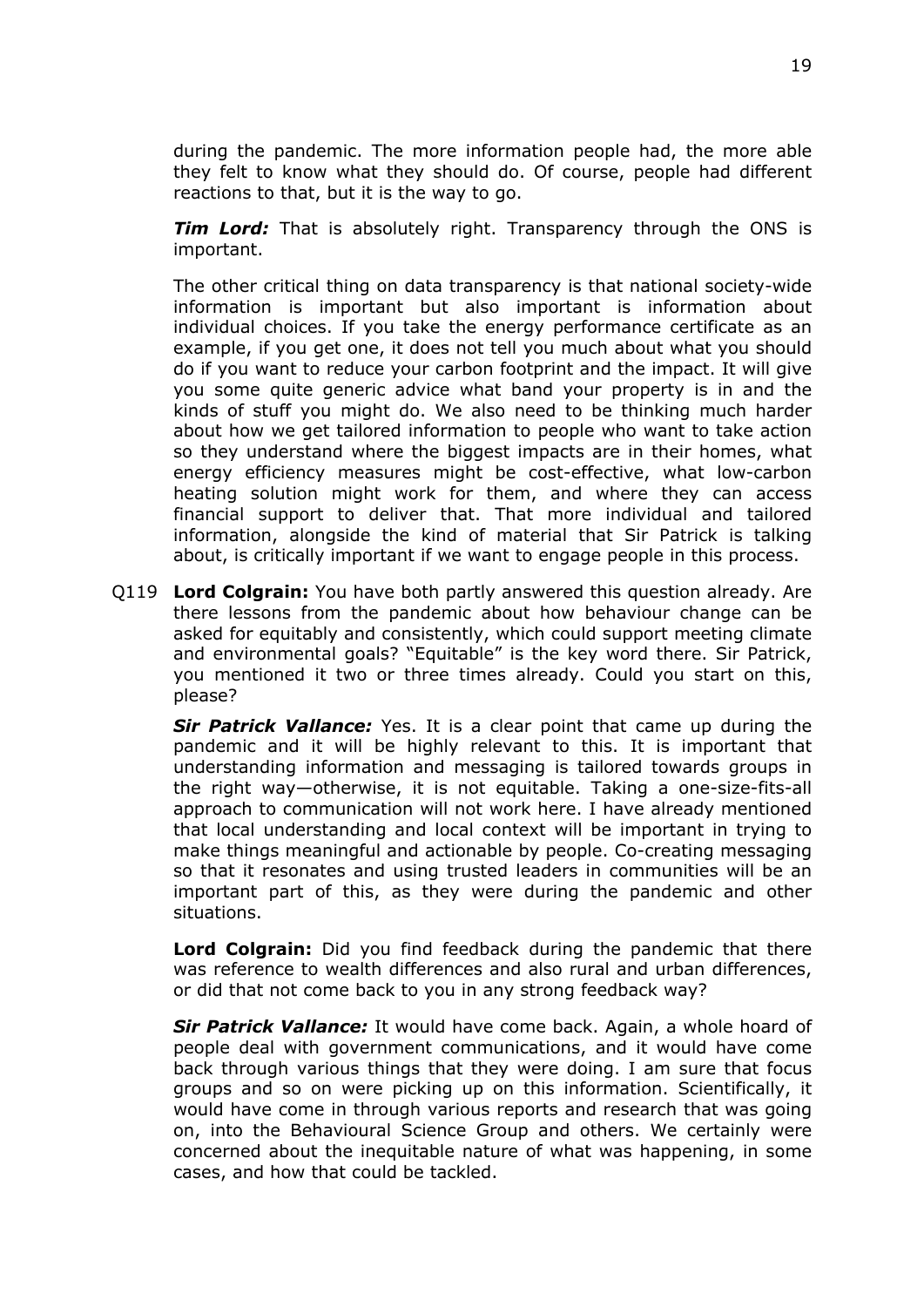I am afraid the same situation is true. I said earlier on in the pandemic that the problem was that the virus both fed off inequality and fed inequality. I am afraid the same is probably true with this situation. It is worse for those who are poorer, disadvantaged and marginalised. It will make that gap wider if it is not handled properly.

*Tim Lord:* That point on equity is a critically important point for two main reasons. One is that the wealthiest have a far bigger carbon footprint, as I mentioned earlier. In the UK, the wealthiest 10% have a carbon footprint more than double the national average and more than four times that of people at the lower end of the income distribution. That tells you something about where we can target to have most impact, in particular in the short term. It is not about telling people who do not have savings that they have to spend huge amounts of money decarbonising their homes. We can achieve a lot by getting costs down through delivery in other parts of the population.

The second critical point is that we have to make this an accessible transition for different parts of the population. If you google "zero-carbon house", you tend to find lots of pictures of four-bedroom houses with solar panels on the roof, heat pumps on the side and electric vehicles in the driveway. For many people, that is not their lived reality. Their ability to access those kinds of technologies, to physically install them or to afford them is very different. We need to make sure that we are providing different types of support for different parts of the population and that we do this in a way that targets particular parts of the population or makes it available for different parts of the population at different times, to ensure we do not ask those with the lowest carbon footprints and the least means to pay for this transition to do it first.

Q120 **Lord Whitty:** We talk a lot about what government should do and what government should tell people. Consumer behaviour is affected by lots of different things. It is to a limited extent affected by what the Government say or do to them by changing the price of things through tax, subsidies and so on. But most of the choices and most of the changes in habits come through what the commercial sector makes available and what the advertising sector tells them is now the latest fad or what their friends and reference groups are now adopting. The role of communications in the commercial sector is at least as important as what the Government tell consumers. That seems to be largely not consistent with the message the Government are trying to put across here, which is largely that you want a bigger car, you want a better holiday, you want clothes that have a high carbon content and so on. Can it be made more consistent and can we avoid the fact that most major changes in consumption patterns are firstly adopted by the richer element of the population? That may be a good thing, because of their carbon footprint, but it does mean that large sections are unaffected by that until the price comes down. In other words, are we missing what actually makes consumers change their behaviour: what is the latest fad, what is the thing to have and what is good for you, because that is what the advertising profession tells you?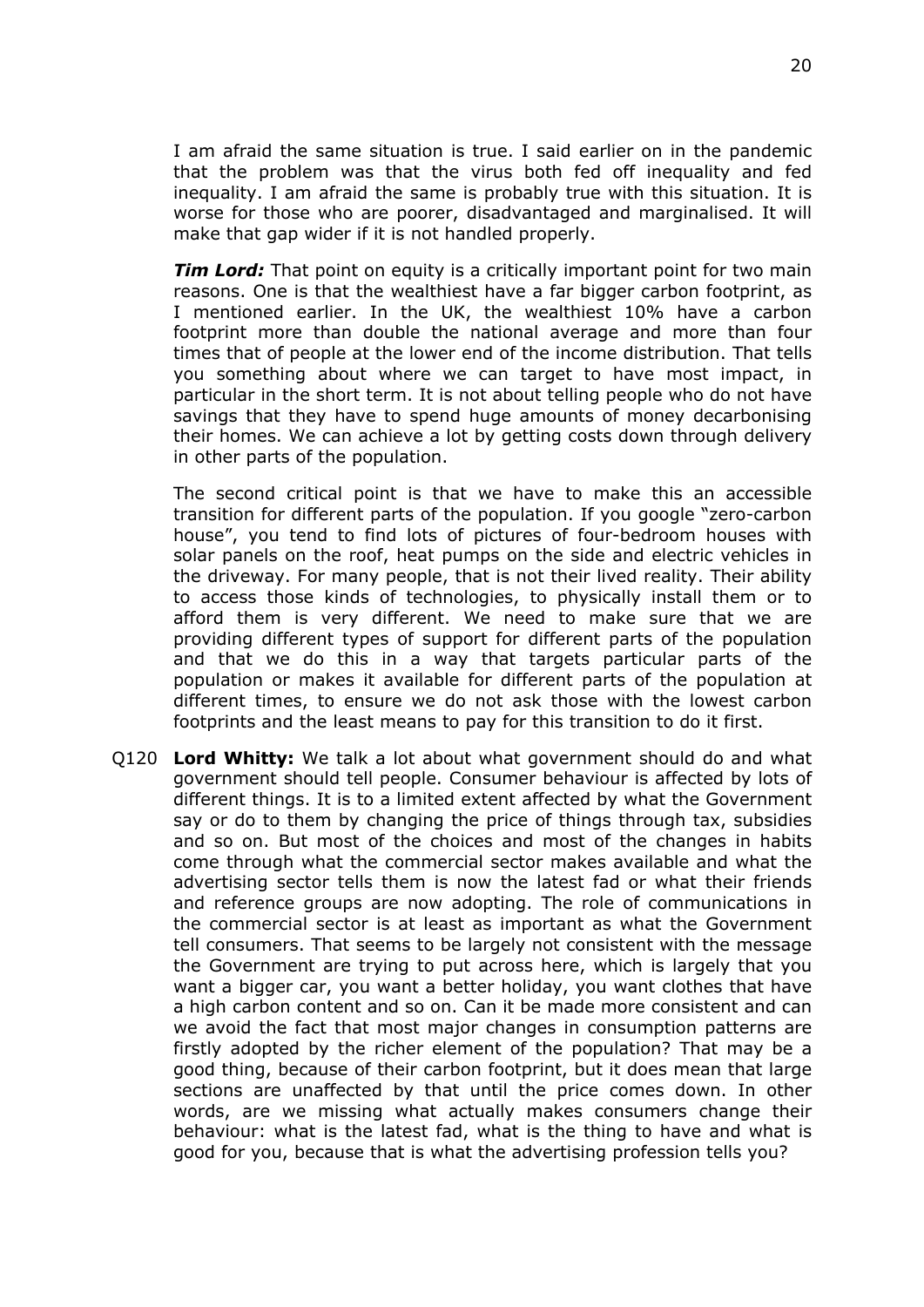*Sir Patrick Vallance:* It is absolutely the case in my view that the private sector is important in this. The private sector will be a major part of the technology innovation and the ability to make that technology innovation affordable and applicable.

If you look at the net-zero strategy, it talks about five areas in terms of relevance to behaviour change. The appropriate regulatory signals make a big difference to how industry behaves and does things. It is about removing barriers to make introduction and accessibility easier; making things affordable, which has implications both for industry and for the Government; empowering decision-making by making sure that people have the right information and ability to make those decisions; and motivating and building public support. Those five areas were flagged, and those definitely do not involve just government; they involve many other players in the system as well. Absent appropriate private-sector engagement and indeed direction, which can be shaped by some of those things from government, this will not be solved. Private sector involvement will be a critical part of this.

*Tim Lord:* I would add three brief points to that.

You are clearly absolutely correct that the private sector as a provider of services and goods is critically important and also as a communicator. Secondly, government does have a role in providing clear information and support to people to make the transition.

The third is that government has a critically important role in shaping markets and getting incentives right. If they are serious about delivering a 50% reduction<sup>3</sup> by 2030 and net zero by 2050, to some degree they have to shape markets to deliver that. You have seen with offshore wind, for example, costs come down from £150 a megawatt hour to £50<sup>4</sup> in a decade, partly because the Government shaped the market to help deliver that outcome. On EVs, the Government are giving clear signals that they will end the sale of petrol and diesel vehicles not just in the UK but elsewhere, and it has seen huge investment not just from Tesla but from the big existing automotive firms. You see the costs come down and consumers making the choice to drive electric vehicles. A lot of thinking is to be done about how we shape other markets to deliver the outcomes that the Government will need to deliver to meet these targets in an equitable way and—to your implicit point—one that is desirable for consumers.

*Sir Patrick Vallance:* Again, going back to a letter that the Council for Science and Technology wrote over the past few years—it may have been the one three years ago or it may have been a more recent one, I cannot remember exactly which—one thing we suggested was that every regulator should have a primary objective around net zero and green as part of the regulatory environment, so it is not an afterthought in regulation but is primary in some of the regulatory considerations.

 $3$  Tim Lord later clarified that he was referring to a 50% emissions reduction.

 $4$  Tim Lord later clarified that he meant costs come down to under £50.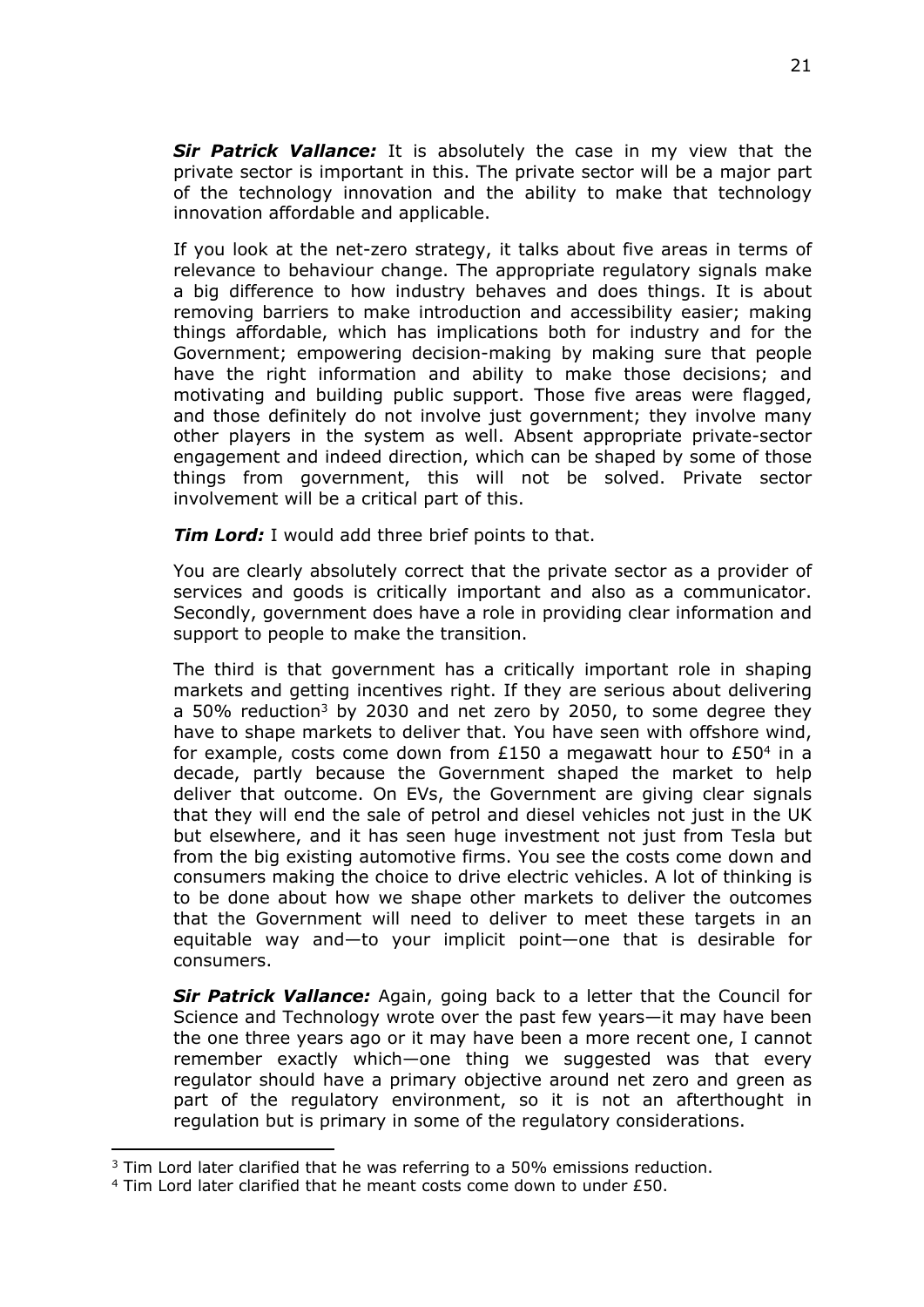**Baroness Boycott:** You say the thing makes something affordable, but there is a good argument for saying that we should not have fast fashion where you can buy a t-shirt for a quid. Also, cheap food is a disaster for many reasons for biodiversity, soil, and so on. It is such a big mindset change to say, "Do not go to Primark and buy." Now hundreds of other companies are coming in with these ridiculously cheap clothes. I read the other day that the whole fashion system is now responsible for 16% of  $CO<sub>2</sub>$  emissions, and we know what the food system does. How do you get the mindset around buying only one or two t-shirts a year rather than buying one a week? Effectively, the fast fashion industry tries to market and maintain that you would buy it and not even bother to wash it. It becomes inequitable. It is all very well if you buy one Burberry coat in a decade.

*Tim Lord:* Absolutely. The costs ultimately pop up somewhere. First of all, pressure from consumers can make a big difference and that can be based to a large extent on better information around the kinds of statistics that you talk about there, which people are not necessarily aware of. Secondly, we have to make sure that we internalise those costs where it is appropriate to do so but make sure we do that in a way that is equitable for the poorest.

**Baroness Boycott:** Do the Government have a role here?

*Tim Lord:* The Government has a role in looking at where emissions come from, how we can reduce them in a cost-effective way and how we shape markets to do that in a way that does not bear most heavily on the poorest in society. The Government—not just in the UK but globally—has a role in shaping some of those decisions.

**Baroness Boycott:** It is absolutely not going in the right direction at the moment. In fact, fast fashion is going up. They used to say, "Buy a lipstick when you are gloomy." Now you can buy a whole new outfit for less than the price of a lipstick. It seems that you do need a government intervention, although I do not know what it would be.

Q121 **The Duke of Wellington:** This is such an interesting discussion. I will deviate a little bit from the set question. During this discussion, I am thinking about previous sessions, when it was suggested to us that so much of behaviour change is brought about by regulation or taxation. We are trying to explore this morning how much behaviour change can come from other factors. I wonder whether you could both comment on the extent to which real behaviour change with an important impact can come without change in taxation or in regulation.

*Sir Patrick Vallance:* Again, I am not a behavioural science expert, but I shall give two observations. One I have said already that meat consumption has decreased, and that changed without regulation or taxation change. The uptake of electric vehicles is related to certain subsidies and so on, but predominantly it has been a technology change and the ability of infrastructure to be in place to enable it. So other things can push behaviour in one direction or another that are not necessarily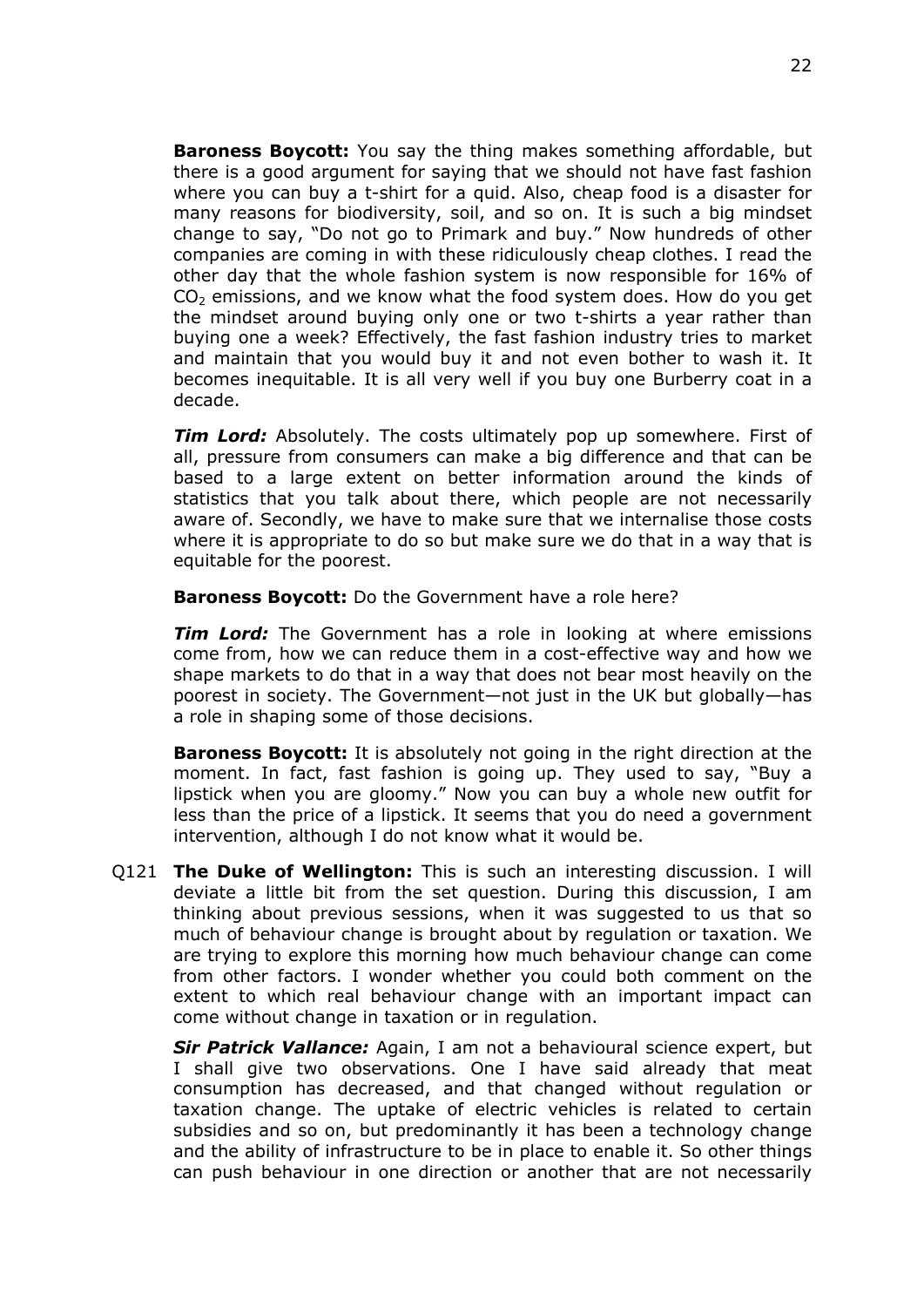only regulation or taxation, but I cannot tell you the relative quantity of contribution of the different things.

**The Duke of Wellington:** To come back on the electric vehicle point, I understand what you say, but nevertheless that is partly through regulation, in the sense that it has become illegal from 2030 to sell fossilfuel vehicles. Interestingly—and I declare an agricultural interest—it is still difficult to buy electric tractors. A lot of farmers would like to be able to buy electric tractors but they cannot—but that is a subpoint. But the switch to electric vehicles has come about through regulation, which has led the manufacturers to know that they have to produce electric vehicles.

Another point in all of this is affordability, which both of you and we have all mentioned on many occasions. I still worry about how you make some of the behavioural changes affordable.

*Sir Patrick Vallance:* On the regulatory point, the first in the list of five things in the net-zero strategy is regulatory signals. So I agree—that was a regulatory signal, even though the regulation has not come into play yet.

*Tim Lord:* On your original question, for all these behavioural changes and technological changes, it will be a combination of different things. Sometimes it will be regulation and sometimes tweaks to taxation. Often it will be fiscal support early in the process to get the costs down and markets moving, which hopefully we can move away from later, as we have seen successfully in renewable power and we see similar on electric vehicles.

The other point about regulation is long-term regulation, as we have seen on EVs and as we have seen in some other areas, can give a clear signal to markets, for example, to develop supply chains, which will then help to drive down costs and make it easier for consumers.

The other point is one that Sir Patrick made earlier, which is that we need to start getting on with some of this stuff so that we avoid punitive regulation later. We have 28 years to do 28 million households. That is pretty easy maths to do in terms of average we need to do over that period. If we wait 10 years and do not do anything, then you will be at a point where, if you got a new boiler in 2035, you would have to rip it out before 2050 before it has served its natural life. If you can give clear, long-term regulatory signals, you can give appropriate support to people. You can do these things more in natural replacement cycles, which is more efficient for the transition and, from my point of view, would probably be more palatable to consumers than trying to do it all in a rush at the end.

*Sir Patrick Vallance:* I cannot remember. You may know the replacement cycle for a domestic boiler.

*Tim Lord:* It is about 15 years.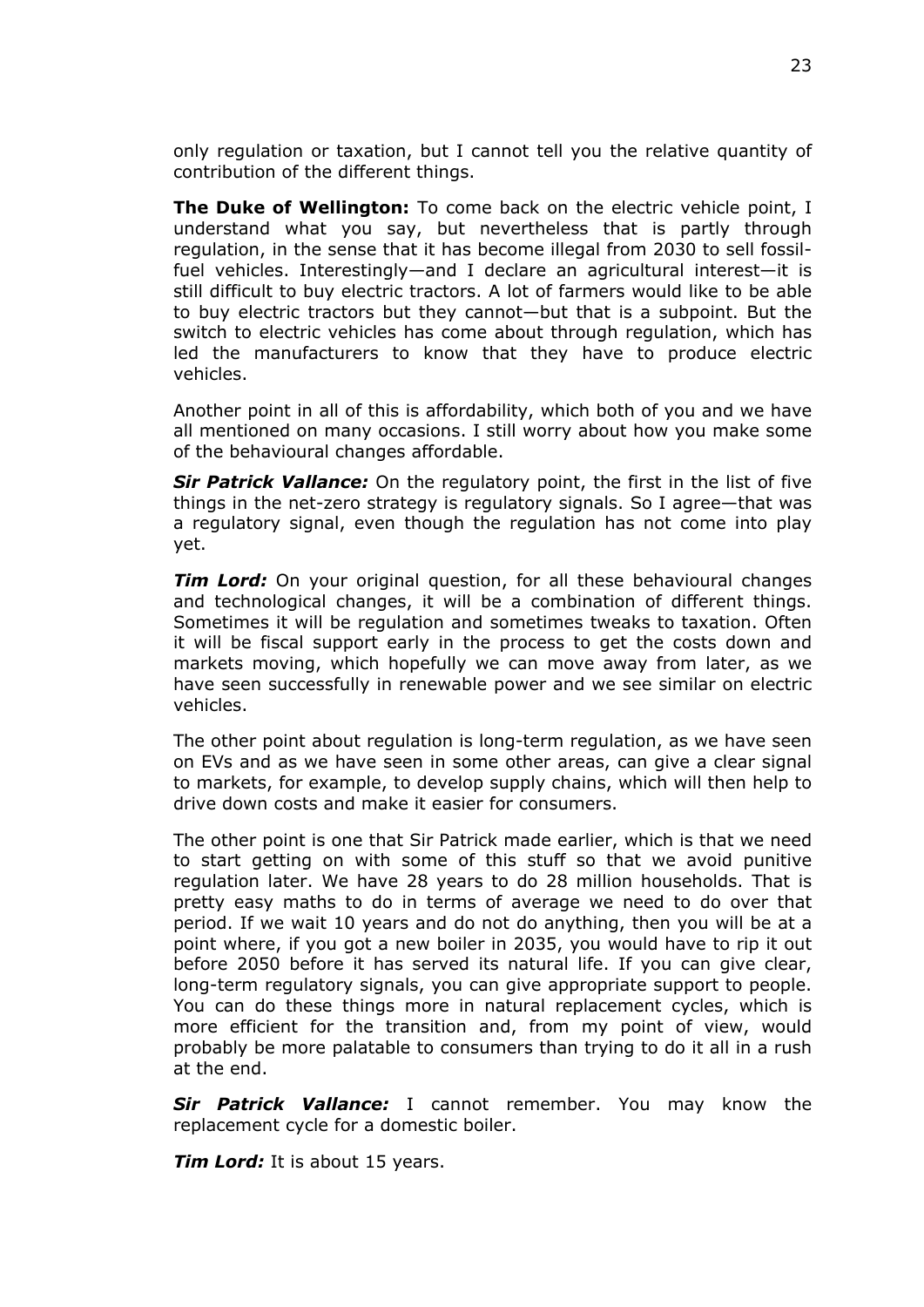**Baroness Young of Old Scone:** I am interested in the Foresight work. It would be useful to understand what scenarios will look like, not what they are but what they comprise, and what you think the Government will then do with them.

*Sir Patrick Vallance:* They are being worked up at the moment, so I cannot tell you exactly what they look like, but they are exploring plausible societal changes in four different scenarios, which will range from lots of behavioural change to much less behavioural change, and then trying to work out the impact on the overall ability to reach net zero and what the consequent other changes would need to be to make that happen. It will lay out a series of inevitably artificial scenarios but ones that are plausible, linked to the implication on net zero. When we have that report, we will publish it and we will make that widely available across Whitehall as well. It will be the starting point for, therefore, a series of discussions as to where the UK thinks it is in relation to those scenarios and what might move it in one direction or another. It will not give answers as to how you should reach any of those scenarios or make a judgment call on which of those is the right ones but lay the evidence out for people to look at.

Q122 **Baroness Northover:** I was listening yesterday to a session looking at the differences between UK and EU regulation in terms of climate change and the potential costs if we diverged. It came across strongly that British industry wanted to make sure that we did not diverge so that it minimised their costs.

I wondered whether you are able to work with what is happening within the EU so that we can dovetail. The argument was being made that Europe is likely to be the leading continent in this area and therefore, if we work together, it makes it much more effective. There are simple things like landing the energy from the North Sea; if you work together with the countries around, you need to have less infrastructure so it is less expensive to do it. Therefore, making sure that that is happening is, clearly, important for our economy and our businesses as well as citizens. I wondered if you might be able to comment on that.

*Sir Patrick Vallance:* I believe you have the Secretary of State for BEIS coming in front of this committee shortly and that is probably one for him rather than me.

**Baroness Northover:** Are scientists working together on the solutions?

*Sir Patrick Vallance:* Scientists across the world work together on this. An important feature of science is that it does not respect national boundaries and works across. British scientists are part of and have led in the past all sorts of programmes, including historic and newly proposed EU programmes, and we will continue to work with them. I am absolutely sure about that.

**Baroness Northover:** Do you know whether within the EU they are developing anything like you have laid out in terms of the dashboard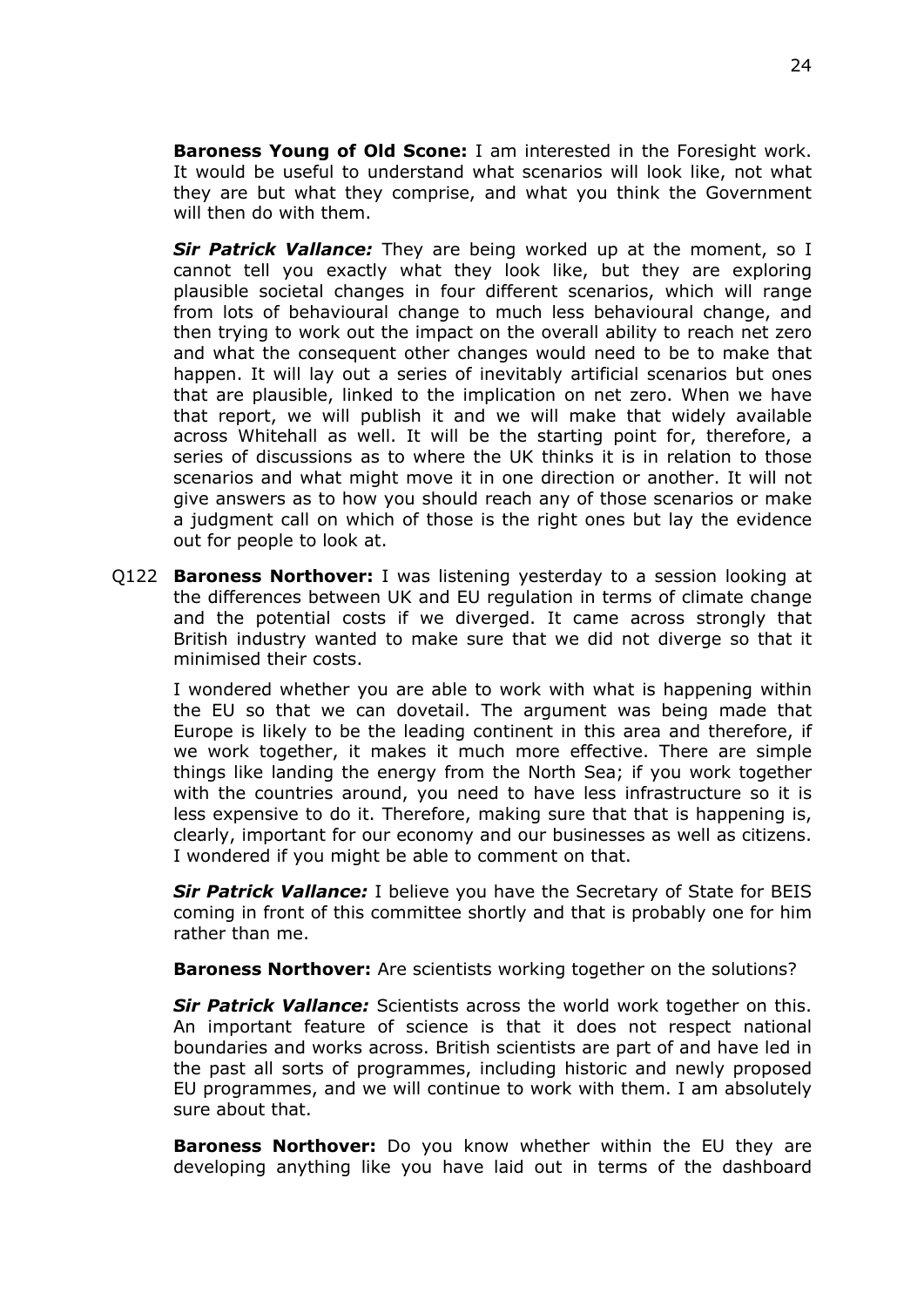from the ONS and so on?

*Sir Patrick Vallance:* I do not know. Sorry.

*Tim Lord:* To add briefly on that, first, I agree with Sir Patrick that that sounds like an excellent question for the Secretary of State. I would add three other points.

One is that many of these markets are globalised and we need to think about the benefits of harmonisation in terms of standards and so on to make sure that we can access those markets. Often those will be shaped by the EU, in some cases potentially elsewhere.

The second point is that I completely agree with you about collaboration, in particular in energy markets. Generally, energy markets work more efficiently if they are interconnected but we also need to think about the security components of that. The North Sea in particular is a strategic asset not just for the UK but more widely. It will no doubt be more efficient to develop that in a way that is coherent across borders while respecting where we are on EU exit and so on.

The third point is that carbon border adjustments mechanisms and new taxes on borders are certainly being thought about actively in the EU and elsewhere globally. Decarbonising in the way that we have planned to quite rapidly is a key way of protecting against the risk that you end up facing tariffs down the line, whether that is the EU or with other parts of the world. Countries that go more slowly are at more risk of facing those kinds of tariffs and facing economic and trade consequences as a result.

Q123 **Lord Whitty:** I ask this question because Sir Patrick clearly starred in the communications effort through the early days of the Covid epidemic. That was more or less on a war footing and became compulsory viewing or at least compulsory showing on the main networks.

Do either of you think that the Government missed a trick, certainly when we are in for the long haul on this, in not using other methods of communication that are available, partly through the advertising industry and partly through social media, and the general development of the way people receive information these days? While it was effective, it was a bit resonant of 1943 rather than of 2023. If we are in for the long haul, we have to use the communications that people take notice of these days. Do you have any thoughts on that? Are you aware of any developments within government that will push us in that direction?

*Sir Patrick Vallance:* The Government did quite a lot of social media during this period, but these are questions for the Government's communications department. As I said, I am not a communications expert. That is one for them to address.

**Lord Whitty:** You are not aware of what they are looking into at the moment?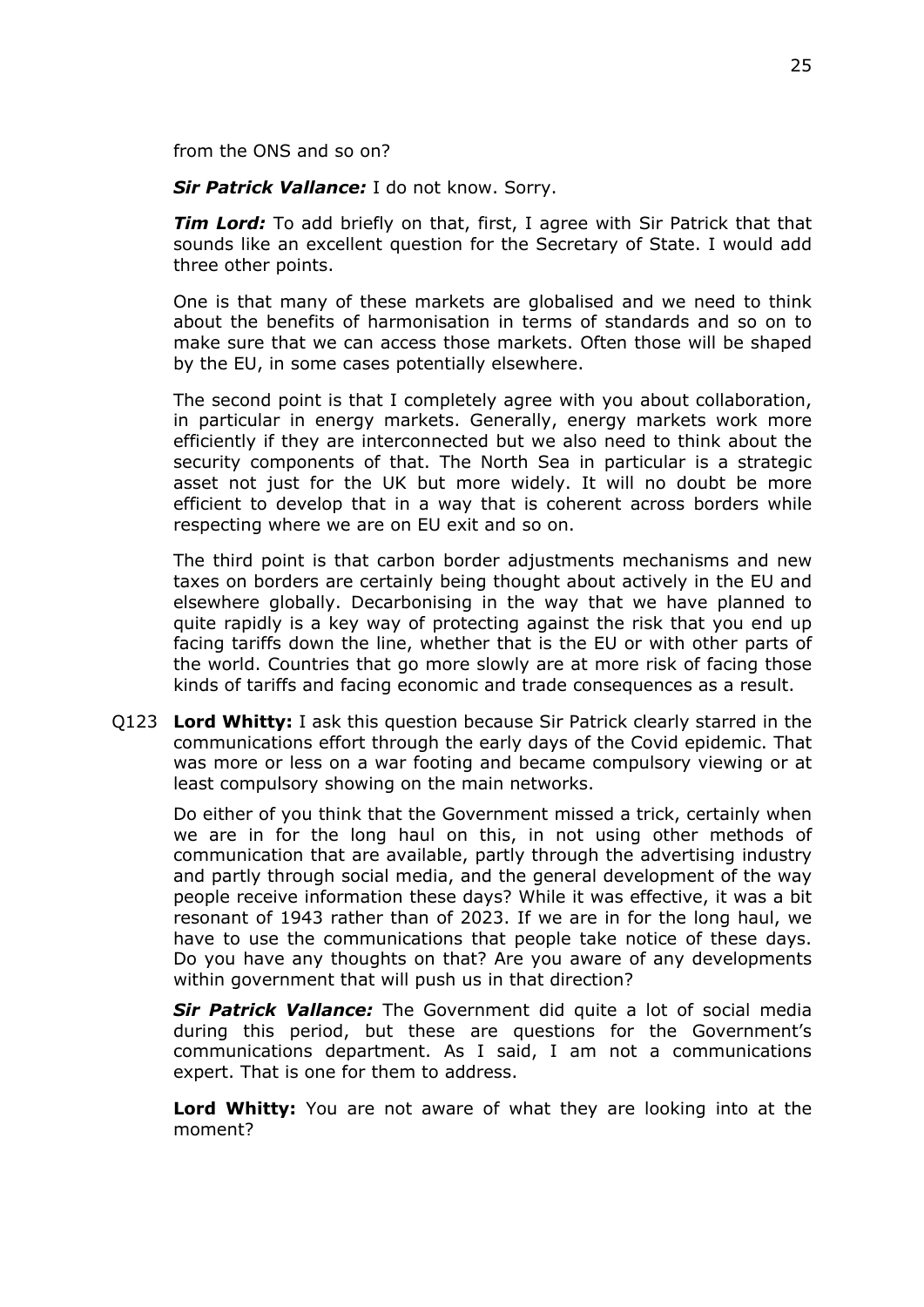*Sir Patrick Vallance:* I am spending most of my time looking at the science and technology, not government communications.

Q124 **The Chair:** Can I ask a final question then? The point of our session today has been to ask about the lessons that can be learned from the pandemic as applied to mobilising change for the future of meeting the net-zero and environmental goals. Do you think the Government are seriously looking to learn those lessons, given that scientists want people to base policy on the evidence? Do you believe the Government do that iob?

*Sir Patrick Vallance:* Again, these are questions for Ministers and others to answer what they want to do. I will tell you what my priorities are for the year. My priorities for this year are climate change and net zero, the Government's science system and innovation. I am focused on those three things. The fact that I have put climate change at the top of that list tells you what needs to be concentrated on over this period. The reason I said "for this year" is because this is not a problem that you pick up in 2048 and worry about whether you have it right. It is an absolute now problem that requires focused attention. On the behavioural side of this, the seven principles that the team laid out which were relevant for the communication during the pandemic are quite applicable to thinking about this as well.

**Lord Browne of Ladyton:** It does occur to me, taking a systems approach to this, that from our committee's point of view, in trying to figure out what advice we can give the Government and country about how we can engage the challenge that the Climate Change Committee has set us all with this 60%, we should not take evidence from scientists separately from government Ministers. We should take a systems approach to this. We should bring people in together and have them engage with each other in front of us. What do you think about that?

*Sir Patrick Vallance:* I frequently appear in front of select committees with Ministers.

Q125 **Lord Lilley:** Because you have ducked the behavioural questions and invoked science, could you give a view as to whether it will be possible technologically to replace gas as the back-up fuel when the wind does not blow and the sun does not shine or whether battery costs will come down? I do not know if you have read *Physics World* this month, but an interesting article shows that the £300 million battery plant in the Thames Estuary will store three minutes' worth of half our electricity supply. To have back-up for a 10-day wind-free zone would cost  $£1.5$ trillion. If batteries are not there, what else is there apart from gas when the wind does not blow?

*Tim Lord:* It is a real challenge. I observe that last week or even a couple of days ago we had on the system 80% low-carbon power, which is not the same as a two-week wind-less week, I recognise, but that was inconceivable when I worked on the electricity market reform programme less than a decade ago. It was inconceivable at that point, and people